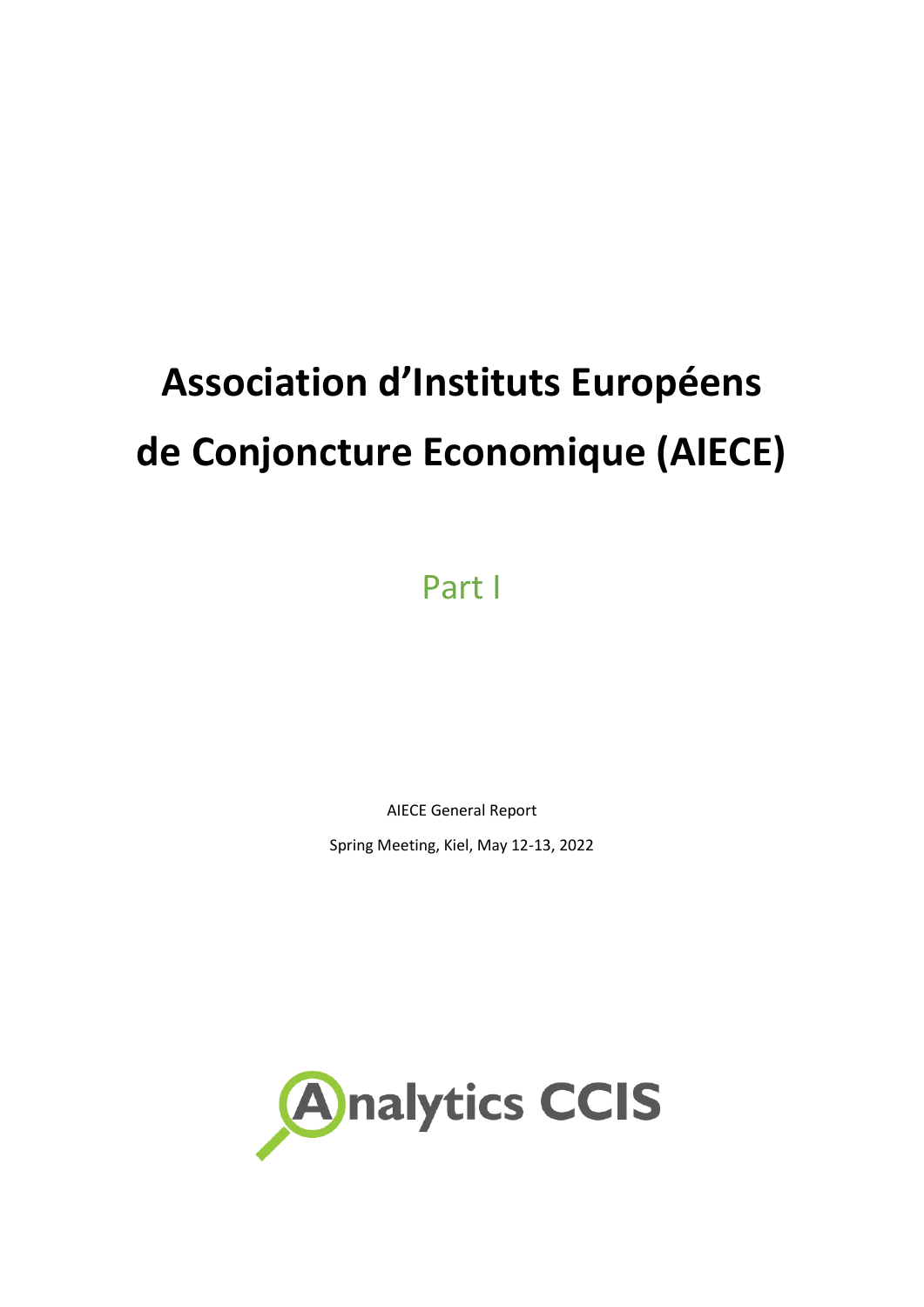**Association d'Instituts Européens de Conjoncture Economique (AIECE)**

Authors: Bojan Ivanc, CFA, CAIA, Chief Economist Darja Močnik, MSc., Independent Consultant

*We would like to thank all AIECE member institutes who participated in the AIECE General Report survey. Their answers greatly contributed to this document. The AIECE General Report is published to elicit comment and to encourage debate. The views expressed are those of the author(s) alone and do not necessarily reflect the views of their Institutes.*

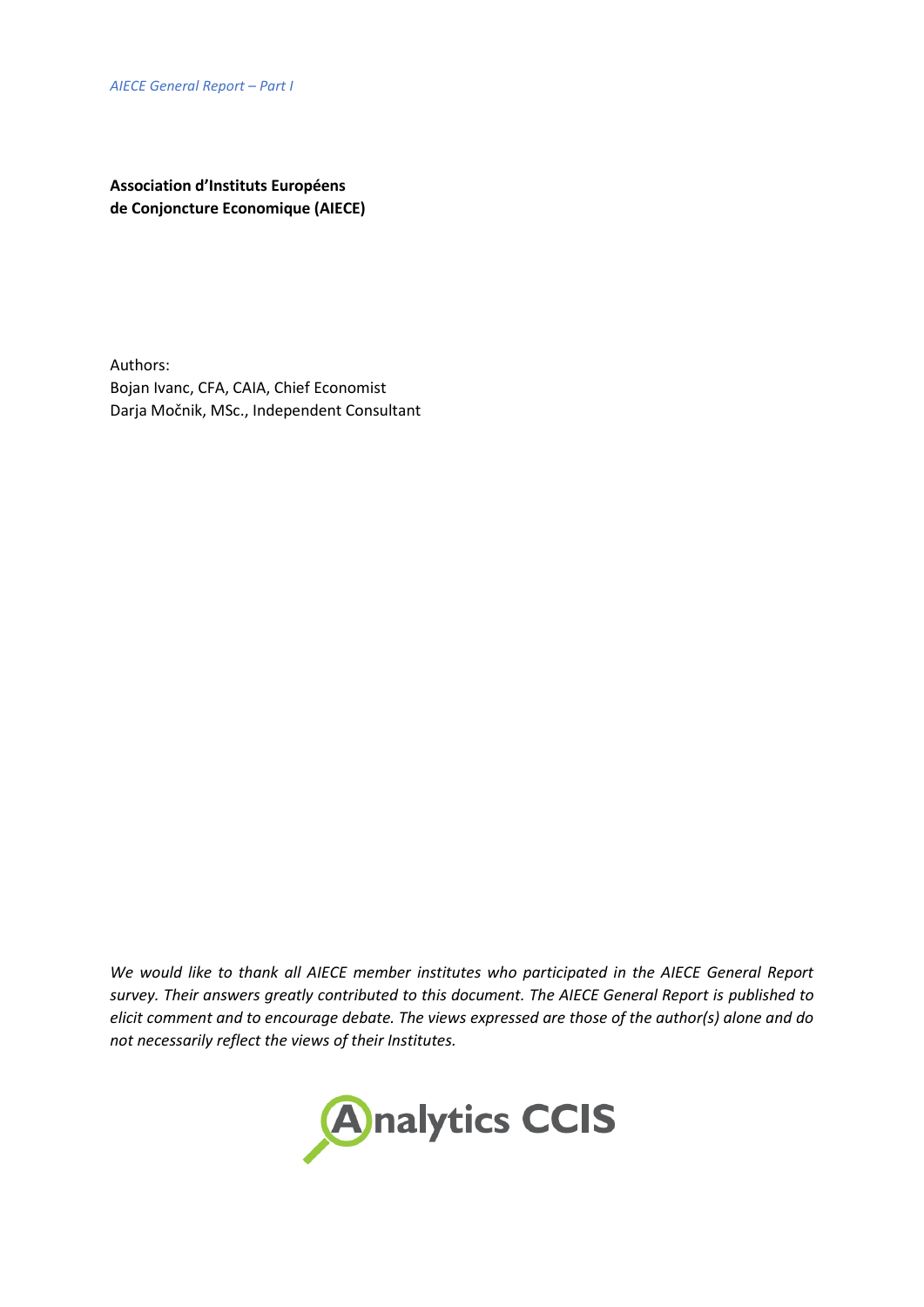# **AIECE General Report - Part I**

# **Table of contents**

| $\mathbf{L}$ |  |
|--------------|--|
| II.          |  |
| 2.1          |  |
| 2.2          |  |
| 2.3          |  |
|              |  |
| 2.4          |  |
|              |  |
| III.         |  |
| 3.1          |  |
| 3.2          |  |
|              |  |
| IV.          |  |
|              |  |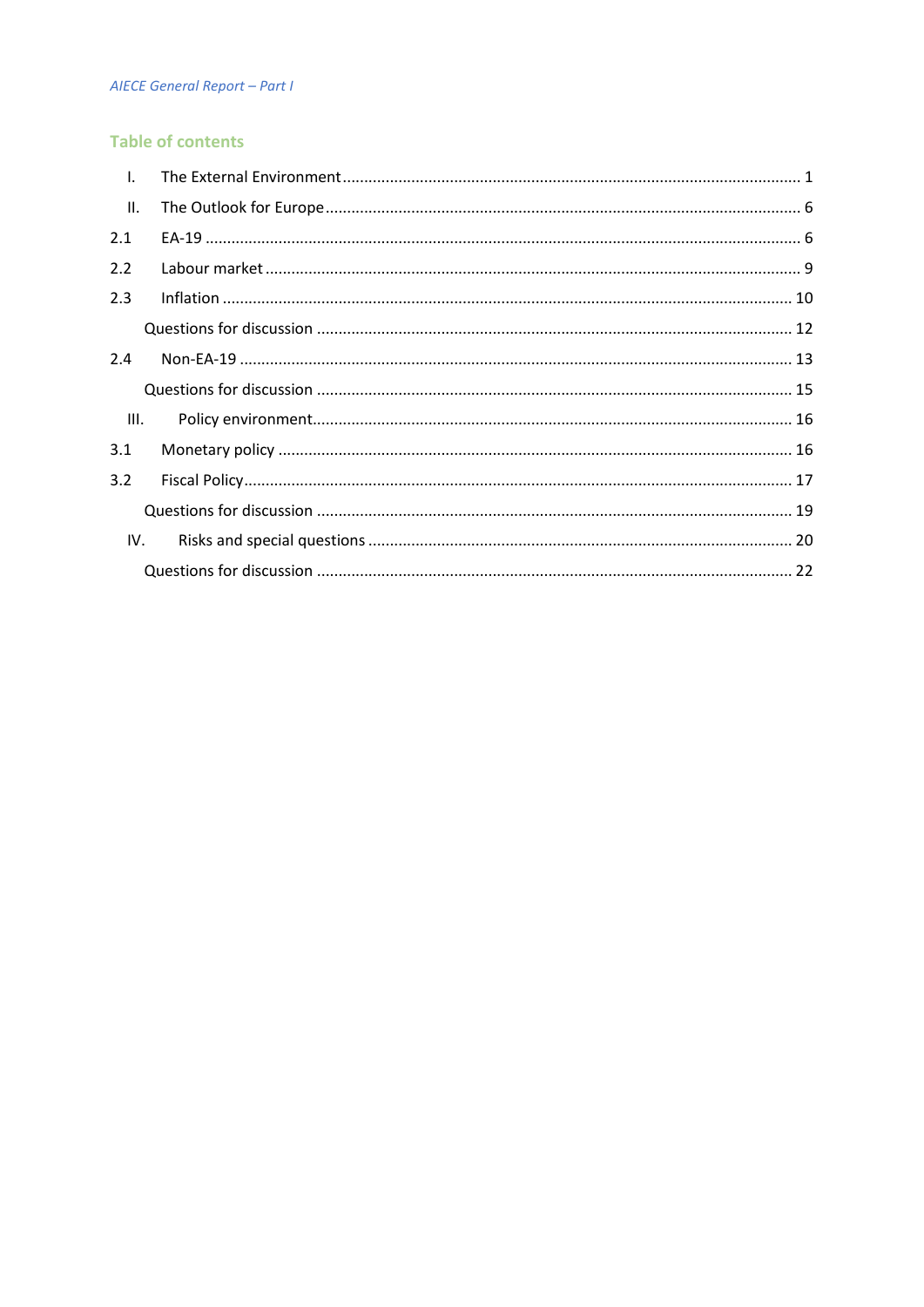#### <span id="page-3-0"></span>**I. The External Environment**

**War in Ukraine a game changer…** World economic prospects improved much in the first two months of 2022, mainly due to general drop of restrictiveness measures around the world (especially in the northern hemisphere), what lead to unleash of pent-up demand in services, most particular in tourism, air transport, sport, cultural and congress events etc. Since end of February, the outlook has deteriorated, largely because of Russia's invasion of Ukraine—causing a humanitarian crisis in Eastern Europe—and the sanctions aimed at pressuring Russia to end hostilities.





**…and COVID-19 still causing pain to global economy.** In addition to the war, frequent and wider-ranging lockdowns in China (about 40% of Chinese residents, mostly urban, are experiencing lockdowns most recently) including in key manufacturing hubs—have also slowed activity there and caused new bottlenecks in global supply chains. Higher, broader, and more persistent price pressures also led to a tightening of monetary policy in many countries. Overall risks to economic prospects have risen sharply and policy tradeoffs have become ever more challenging, as pressure on fiscal policy has risen, mainly to alleviate price rises for households due to rising energy and food prices.



*Source: JP Morgan, Investing.com*

**Nevertheless, have the PMIs remained reasonably high, with exception of China. Global Composite Output Index** (JP Morgan) declined much already in January 2022 but improved in February and again declined in March and April, reaching 51.0, which indicates a slowdown in growth, which is mainly due to reduced current output in manufacturing and worser outlook in manufacturing exports. **Services indicator** (51.9 in April) slipped to its second lowest reading during last 15 months, which can be explained mainly by effect of Chinese lockdowns.







Within the three world's largest economic blocks **composite PMI in EA19** (55.8 in April 2022) even increased since the beginning of the year, whereas it declined a bit in **USA** since March highs to 56 in April, mainly due to weaker sentiment in services (in contrast to EA19 where manufacturing was weaker part of the economy). **Chinese Composite PMI** dipped far below 50 in April (43.9), signalling strong contraction, that was spread evenly to services (42) and manufacturing (46). We do expect the economic circumstances in China to improve in the following months, most notably due to gradual removal of restrictions in China what we assume based on the outlook of Chinese respondents in latest PMI reading.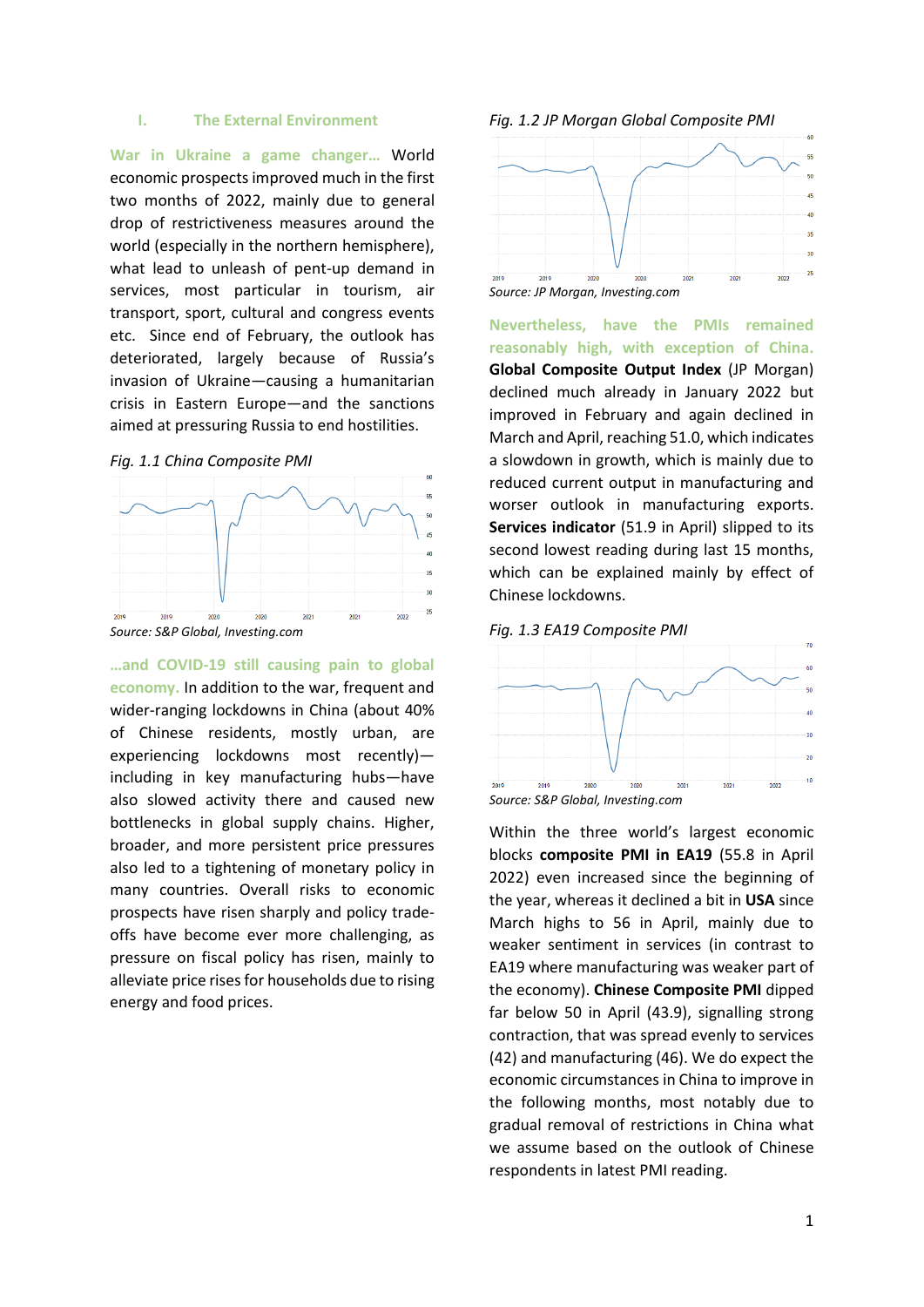

**Sentiment in world's services improved much in last 2 months. Global Sector PMI** (S&P Global) in March and April indicated that growth of output and new orders was high in **sectors** as other financials, media, tourism & recreation, industrial services, pharmaceuticals & biotechnology and telecommunication. On a declining side were mostly sectors, hit by supply chain delays and higher prices of energy, as metals and mining, construction materials, machinery & equipment (mostly in China), automobiles and auto parts as well as real estate (later probably also due to rising global interest rates).

## *Fig. 1.5 EA19 Manufacturing PMI*



*Source: S&P Global, Investing.com*

**Economic sentiment in EU-27 contracted since February. ESI (Economic sentiment index)** declined since February 2022 local highs, mainly due to declining consumer confidence and industrial confidence in Europe. One must point out that level of decline is nowhere near it was in April 2020, when it declined by 46 basis points (this time it declined by 9 basis points in two months). **Services confidence** remained almost untouched at a similar level since June 2021. The level of confidence was above that in year 2019, also signalling some pent-up demand due to involuntarily savings of

households due to several rounds of lockdowns.

*Fig. 1.6 Real GDP estimates*

| GDP               | 2021 | 2022F | vs April<br>2021 (in<br>p.p. | 2023F |
|-------------------|------|-------|------------------------------|-------|
| <b>World GDP</b>  | 6.1% | 3.6%  | $-0.8$                       | 3.6%  |
| Advanced econ.    | 5.2% | 3.3%  | $-0.3$                       | 2.4%  |
| <b>USA</b>        | 5.7% | 3.7%  | 0.2                          | 2.3%  |
| EA-19             | 5.3% | 2.8%  | $-1.0$                       | 2.3%  |
| EM and devel, ecc | 6.8% | 3.8%  | $-1.2$                       | 4.4%  |
|                   |      |       |                              |       |

*Source: IMF, April 2022*

**IMF wary of geopolitical risks and change in monetary policy.** In its April outlook, IMF somehow expectedly reduced its estimates for the **economic growth** and **world trade** but increased those on commodity prices and CPI. Compared to its outlook in April 2021, it reduced the estimate for global growth to 3.6 % (-0.8 p.p.). It reduced its GDP estimate for EM and developing economies (-1.2 p.p.) and EA19 (-1.0 p.p.) far more but increased the outlook for USA (+0.2 p.p.). IMF therefore expects the growth in **EM and developed economies** at 3.8% in 2022, followed by stronger growth in 2023 (+4.4%). As for the **advanced economies**, it expects the economic growth to come down from 3.3% in 2022 to 2.4% in 2023, mainly due to reduced positive effect of services in 2023. USA's growth (3.7%) should outpace that of EA19 (2.8%) in 2022, whereas in 2023, both economies should increase by 2.3%.

|  |  |  | Fig. 1.7 World growth estimates |
|--|--|--|---------------------------------|
|--|--|--|---------------------------------|

|               | 2022F | 2023F |  |
|---------------|-------|-------|--|
| <b>Median</b> | 3.7   | 3.5   |  |
| Max           | 6.1   | 3.9   |  |
| Min           | 2.5   | 2.4   |  |
|               | .     |       |  |

*Source: AIECE Institutes*

**AIECE Institutes largely share the view of IMF.** For the current year, AIECE Institutes<sup>1</sup> expect a similar slowdown in growth, expecting **world GDP** to grow by 3.7% in this year and by 3.5% in the next (median). Nevertheless, views are quite split, as the range of estimates for 2022 stands at 2.5%-6.1% and for 2023 at 2.4%-3.9%. World economy's growth is therefore more

<sup>&</sup>lt;sup>1</sup> Referred as Institutes in the rest of the document.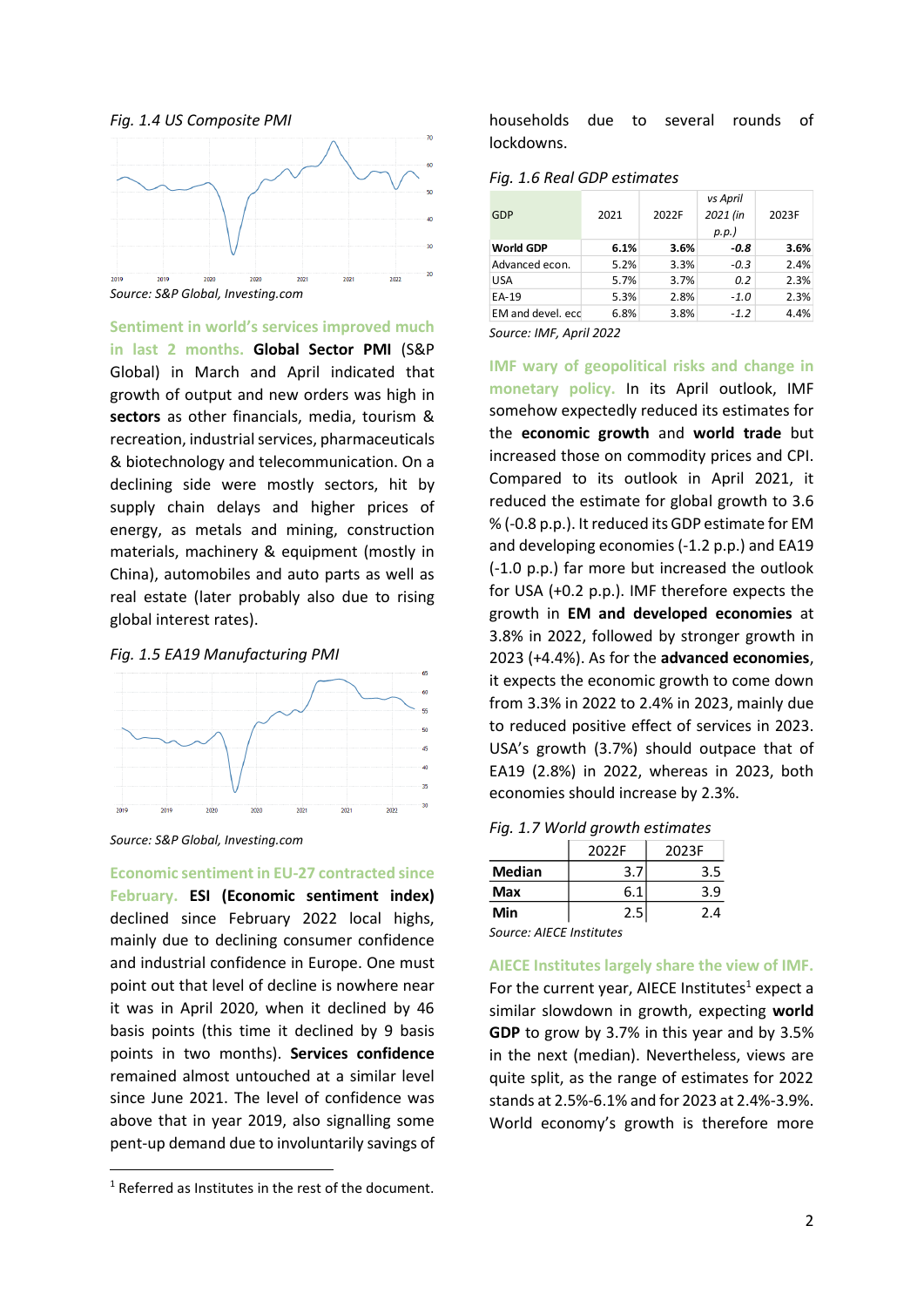likely to slow in next year, most probably due to lack of effect of pent-up demand spending, which is currently driving up the growth in services in developed countries as well as lower contribution of China to world growth.

| World trade volume         | 2021E | 2022F | vs April<br>2021 (in<br>p.p. | 2023F |
|----------------------------|-------|-------|------------------------------|-------|
| Total (goods & services)   | 10.1% | 5.0%  | $-1.5$                       | 4.4%  |
| Exports (advanc. econ.)    | 8.6%  | 5.0%  | $-1.4$                       | 4.7%  |
| Exports (EM & devel. econ. | 12.3% | 4.1%  | $-1.9$                       | 3.6%  |
| Imports (advanc. econ.)    | 9.5%  | 6.1%  | $-0.3$                       | 4.5%  |
| Imports (EM & devel. econ  | 11.8% | 3.9%  | $-3.5$                       | 4.8%  |
|                            |       |       |                              |       |

*Source: IMF, April 2022*

**World trade volume heading for significant slowdown. World trade** probably shrank in March due to situation in Ukraine and drop in trade with Russia and Ukraine as well as due to slower throughput in Shanghai port. **Kiel Trade Indicator** for April nevertheless improved (+2.1% seasonally adjusted) and was driven by rising trade in USA and European countries. Declines in trade in China appear to be confined to the port of Shanghai as exports from China remained unchanged to March. IMF reduced its estimate for **world trade volume** (of goods and services) by 1.5 p.p. to 5% (which is also Institutes consensus for goods), a rate half of that in 2021 (10.1%), but this above long-term average growth in past few years.

**Exports of advanced nations** should increase by 5% in 2022 and **imports** by 6.1%, which is mainly a consequence of continuing rise in domestic consumption and investments and slowdown in exports due to reduced competitiveness of Europe in energy intensive products (this is due to high price difference between European, USA and Asian costs in electricity and natural gas). **Exports of EM and developed countries** should on other hand rise by 4.1% in 2022 and **imports** by 3.9%. A 1.9 p.p. drop in estimate of exports is mainly due to the drop in estimates for China. In 2023, world trade should rise by 4.4% according to IMF, whereas Institutes take a more cautious approach (3.7% rise).

**Monetary policy is becoming more restrictive in USA due to rising prices. The Federal Reserve** raised its **benchmark policy rate** by 0.5 p.p. in May to the range of 0.75-1.00% for the first time since 2000 and sent a strong signal that it intended to increase it by the same amount at the next two meetings. Top officials have backed a much more rapid withdrawal of the pandemic-era stimulus due to of the tightest labour markets in history and signs that price pressures are becoming entrenched and are broader. **Core inflation**, as measured by personal consumption expenditures price index, reached 5.2 per cent in March compared with the previous year. The FED will begin reducing its holdings in June using a process known as **run-off** whereby it stops reinvesting the proceeds of maturing securities.

**2%-2.5% at end 2022.** Institutes expect the FED's central rate to rise from current range of 0.75-1.00% to 2.00-2.25% until end of 2022 but expect the FED to take a more gradual approach to monetary tightening in 2023 (2.50- 2.75% at end 2023). This may be due to the consensus that this is the neutral rate which provides optimal GDP growth and employment but also reduces the inflationary pressure. This may not be the case though. The most pessimistic Institute expect FED's rate to stand at 1.0-1.25% at end 2023, whereas the most optimistic one at 3.25-3.5%.

**ECB taking a more gradual approach due to specific circumstances.** ECB publicly announced it will take a more gradual approach to monetary tightening (compared to majority of other central banks), due to rising energy and food prices that are not a result of its policies but are based on supply issues, which are more relevant to EA19 than for USA or Asia. Financial markets now estimate the **ECB** will take its **deposit rate** from -0.5% into positive territory by the end of this year and to above 1% next year. **Eurozone HICP** rose by 7.5% y-o-y in April. Looking at the main components of euro area inflation, energy had the highest annual rate in April (38.0%), followed by food, alcohol & tobacco (6.4%),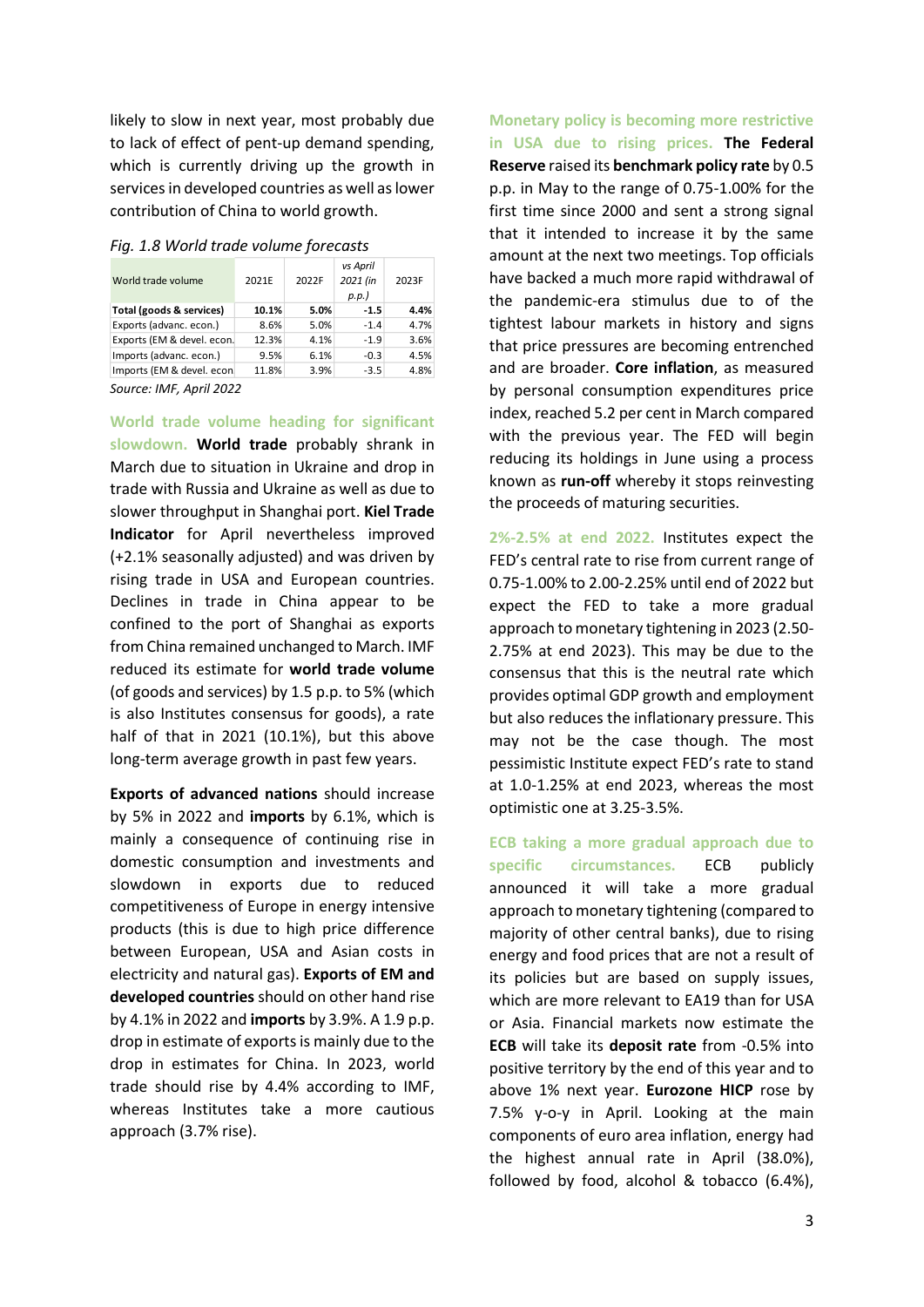non-energy industrial goods (3.8%) and services (3.3%).

**ECB likely to stay behind the curve.** Institutes agree with ECB's current outlook and are confident that the **interest rate for main refinancing operation** will increase to 0.25% at end 2022 (most probably in Q4) and will reach 0.75% at end 2023. One Institute even believes ECB will stay put and the biggest hawk expect the ECB to increase the rate to 1.5% in end 2023. Bank of Japan (BOJ) and Swiss central bank (SNB) are expected to take a very gradual steps to monetary tightening as well in response to rising inflation. BOJ is expected to go into positive territory only in beginning 2023 (currently: -0.1%) whereas SNB should go positive in Q1 2023 (current: -0.75%). BOE is expected to increase its base rate to 1.25% by end 2022 and to 1.5% by end 2023 from current level of 1% (5 May 2022).

**A quite nuanced view on exchange rates.**

Institutes expect the **EUR/USD exchange rate** at 1.10 in end 2022 and at 1.12 in 2023. The most pessimistic (about the relative value of euro) Institute expect dollar to remain strong at 1.05 (current rate on 7 May), whereas the most optimistic one expects euro to appreciate to 1.18, what would be a 12% increase from the current exchange rate. **Pound sterling** should remain at similar levels to euro (0.84) until end 2023. There is also lack of direction between euro and **Japanese yen**, which should stay at about 125 yen for 1 euro.

*Fig. 1.9 Spot prices of selected commodities and commodity groups (2019=100)*



*Source: World Bank, April 2022*

**Brent price should come off the current highs.** Institutes take a very similar view to current Brent futures prices and expect the **average price of Brent** to decrease to USD 100 in Q3 2022 and gradually to USD 83 in Q4 2023. The most bullish Institute expects Brent to remain above USD 100 until end 2023 (but not far above that price) and the most bearish one to come down to about USD 75 until end 2023.





*Source: AIECE Institutes*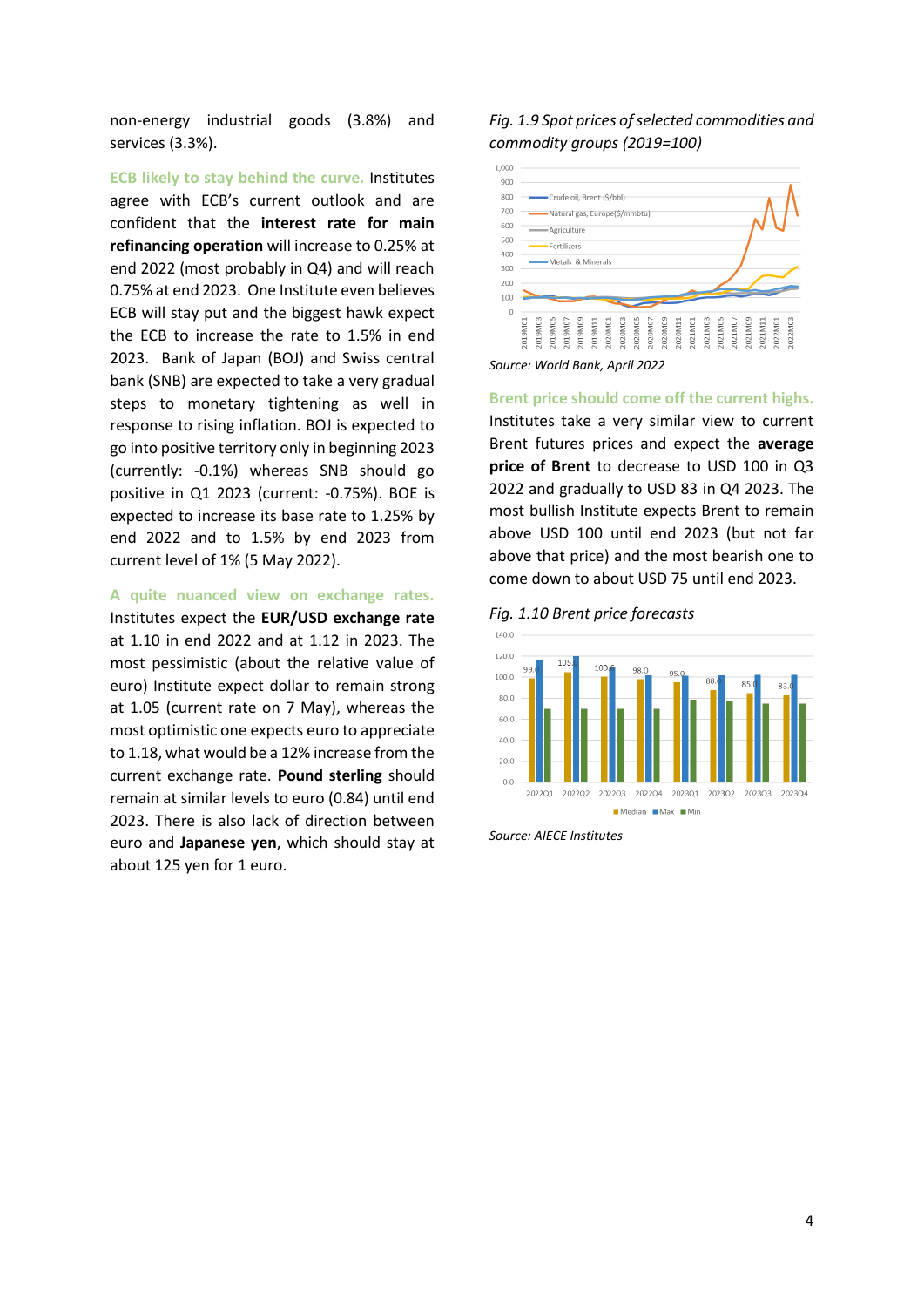**Questions for discussion**

- 1. Will world trade be much affected by different paths of energy commodities (Russian commodities from Europe to Asia)?
- 2. Will global/European tourism be much affected by war in Ukraine?
- 3. Do you believe it is warranted that ECB will follow the FED with monetary tightening?
- 4. What could faster than anticipated increase in FED rate implies for EM countries that have their debt issued in USD?
- 5. When is it most probably to expect the supply of semiconductors for auto industry will increase to meet demand?
- 6. Are current lockdowns seriously hitting Chinese exports or are there any diversion of goods trade to other Chinese ports?
- 7. Could USD reach parity with EUR if ECB will be even more dovish about its monetary policy as currently anticipated by the markets?
- 8. What is the rationale for lower Brent prices? Fall in global demand or reduction in geopolitical risk?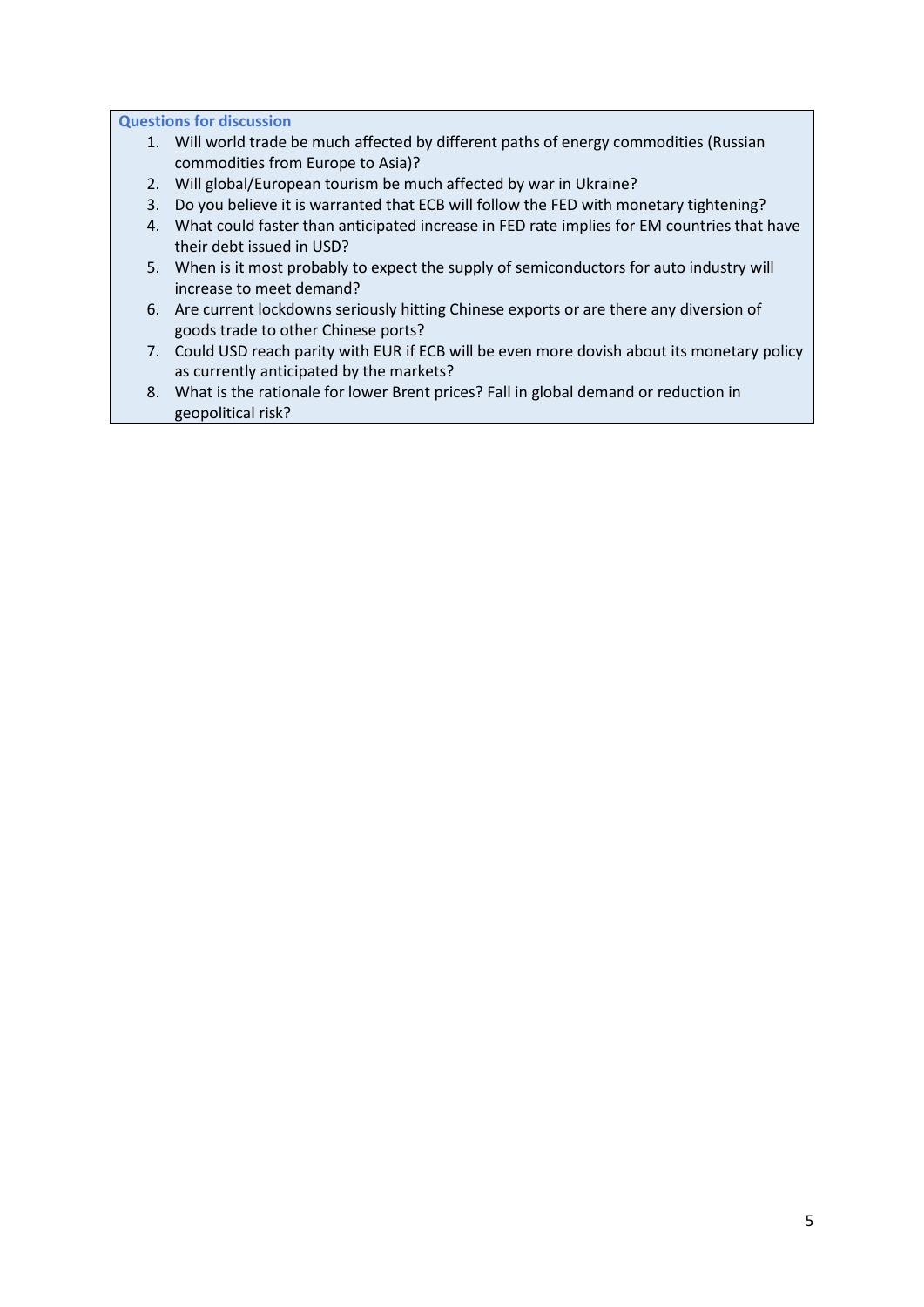## <span id="page-8-0"></span>**II. The Outlook for Europe**

#### <span id="page-8-1"></span>**2.1 EA-19**

**Growth fatigue already in Q4 2021.** In the **Q1 2022**, **seasonally adjusted GDP** increased by 0.2% in the euro area. Already in Q4 2021, GDP increased only slightly (by 0.3%), after a strong growth in Q1 2021 (2.2%) and Q2 2022 (2.2%). Within EA19 economies (for which data are available), only GDP in Italy shrank (by 0.2%) in Q1 2022.





*Source: S&P Global*

**Services growth due to release of pent-up demand.** April's **Composite PMI** (S&P Global) for **EA19** reached on April 7-month high (55.8), mainly due to increase in services sentiment (57.7) which has increased due to removal of restrictions and release of pent-up demand for services (tourism, sports, mass travel, culture etc.). In France, Spain, Italy and Germany Composite PMI was above 54, in France it climbed even to 51-month high at 57.6.





*Source: Eurostat*

**Consumers feeling the punch of the war. Economic Sentiment Index (EC FIN)** dropped much in March due to invasion of Ukraine, what cooled off expectations of business and consumers alike. In April, drop was lower. Consumers were the most affected group of respondents and affected also decline in **sentiment in retail trade**. In **industry**, sentiment declined due to worsening of expectations (mostly of exports and production) and probable decline of output in April (compared to March), whereas level or order book was not affected much. **Services confidence** remained largely unchanged whereas **construction confidence** fell in April due to worsening of level of order books and employment expectations, but its value remained far above long-term average. Only **consumer sentiment** dipped far below its longterm average (due to rising prices and fear of conflict) what prompted countries to increase fiscal stimulus or impose price caps etc. to cushion part of the price increases (especially in energy).

**European construction sector affected by uncertainty.** The EU's **Economic Uncertainty Indicator** (EUI) declined slightly in April (-0.5 points to 25.3). While uncertainty continued to rise sharply in construction (due to rising prices of material which are reducing incentive of private business to go ahead with the projects), reaching its highest level since May 2020, it remained broadly stable in retail trade and among consumers and declined somewhat in industry and services.

**Producer inflation to remain high. Selling price expectations**for the **next three months**rose to new record levels in all surveyed business sectors. By contrast, after having reached an all-time high in March, **consumers' price expectations for the next twelve months** dropped in April.

**Industry retains view of its competitive position on non-EU markets, despite rising energy prices. The quarterly survey in European industry and services** (last one in April 22) showed that **capacity utilisation in the EU industry sector**remained broadly stable at 82.3%, at rather high levels. The share of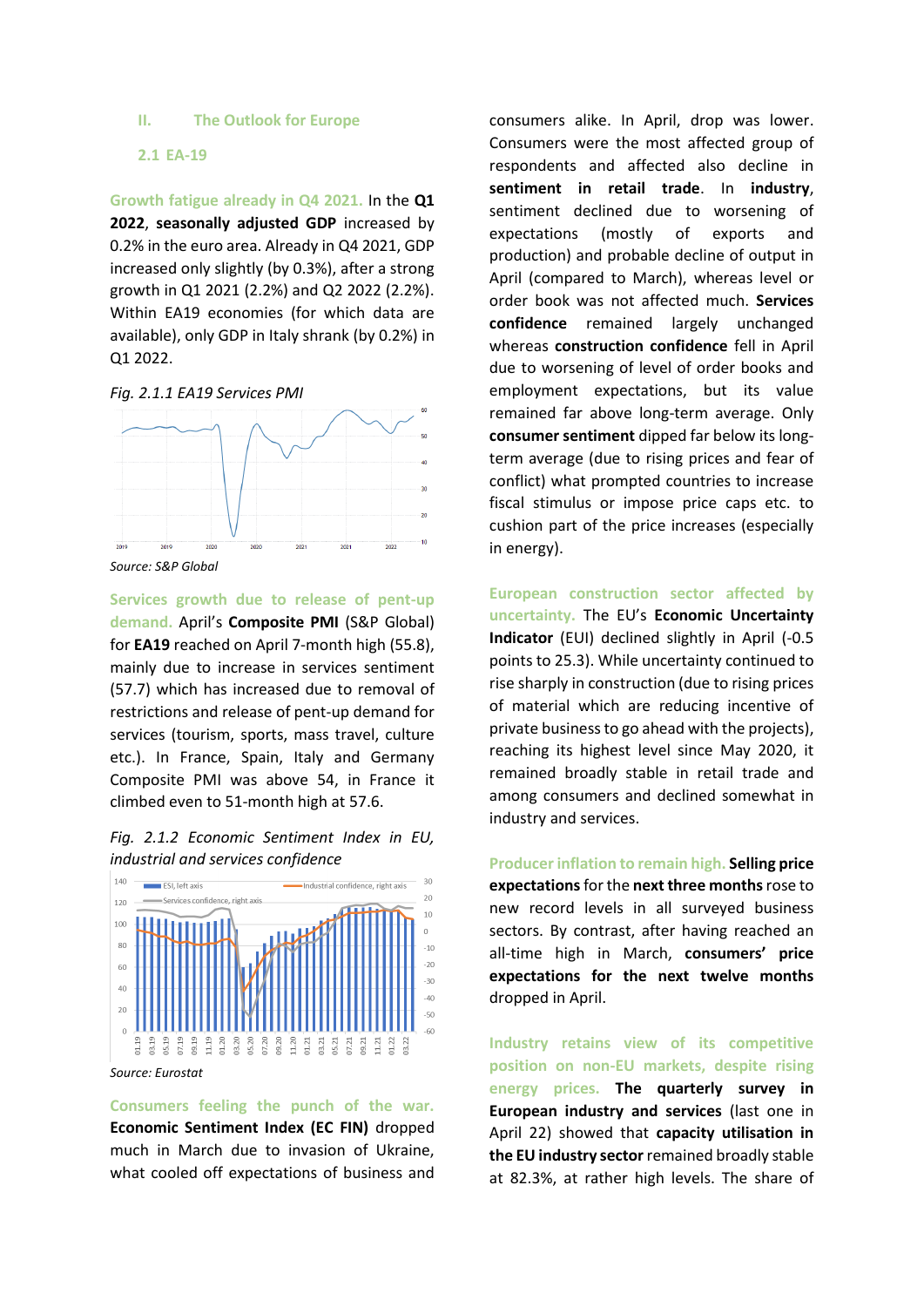managers assessing their **current production capacity as 'more than sufficient'** (in view of current order books and demand expectations) increased (+2.8 points). On the external side, while managers' **export volume expectations** dropped markedly (-10.7 points compared to January), the **assessments of their competitive position on non-EU markets** over the past three months improved slightly (+0.5 points). Managers' appraisals of new orders, while still at a high level, declined significantly (-6.9). Nevertheless, the estimated number of months' production assured by orders on hand remained unchanged at the historically high level of 5.2 months.

**Shortage of materials very material, of workers as well.** Share of managers in industry reporting about **shortage of material and/or equipment** as a factor limiting production remained unchanged at the highest share on record (51.1% of all industry managers). These production constraints are compounded by a shortage of labour force, with a record 27.8% of managers (+0.3 p.p. compared to January) identifying **labour shortages** as a limiting factor for production.

**Capacity utilisation in services still below pandemic level. Capacity utilisation in services** increased by 1.5 p.p. in the EU27 (to 90.0%) compared to January. The indicator is above its long-term average (of 88.9%) but remains around half p.p. below its level before the outbreak of COVID-19 on the continent.

**Service sector more upbeat about investments, manufacturing sector though more inclined to invest more.** According to the survey conducted in March/April 2022 (conducted biannually), more EU **manufacturing managers** estimate to have increased their **investments** in 2021 (net balance of 24%) than in the previous survey conducted in October/November 2021 (18%). For 2022, the balance of views predicting an increase in investments compared to 2021 stood also at 24%, which represents a slight downward revision compared to the October/November 2021 survey (26%). Also, in **services** did a higher share of managers estimate to have increased their investments in 2021 (net balance of 22%) than in the previous survey conducted in October/November 2021 (20%). For 2022, the balance of views predicting an increase compared to 2021 investments stood at 22% as well, which represents a slight upward revision compared to the October/November 2021 survey (19%).

*Fig. 2.1.3 Please choose the three most important factors according to their positive effect on growth in the euro area up until the end of 2022 and rank them from 1 to 3.*



#### *Source: Eurostat*

**Rising foreign and domestic demand supporting growth.** Institutes expect **EA19 GDP growth** at 3.2% in 2022 (median, average is at 3.1% what implies low dispersion), ranging from 1.6% to 4.1%. In 2023, growth should fall to 2.5%, with a lower range of estimates (0.8- 3.1%). Increased global and domestic demand should be two most important factors behind the growth according to special survey question. Other factors as fiscal and monetary policy or competitive exchange rate level (weaker Euro) are far less important for the growth. Majority of Institutes (88%) have made recently a **downward revision to growth in 2022** which was primarily due to two factors: external non-EU environment (Ukraine conflict) and disruption of energy commodity markets. Third factor is the possible embargo on commodity exports from Russia which is not in a central scenario for the majority of the Institutes.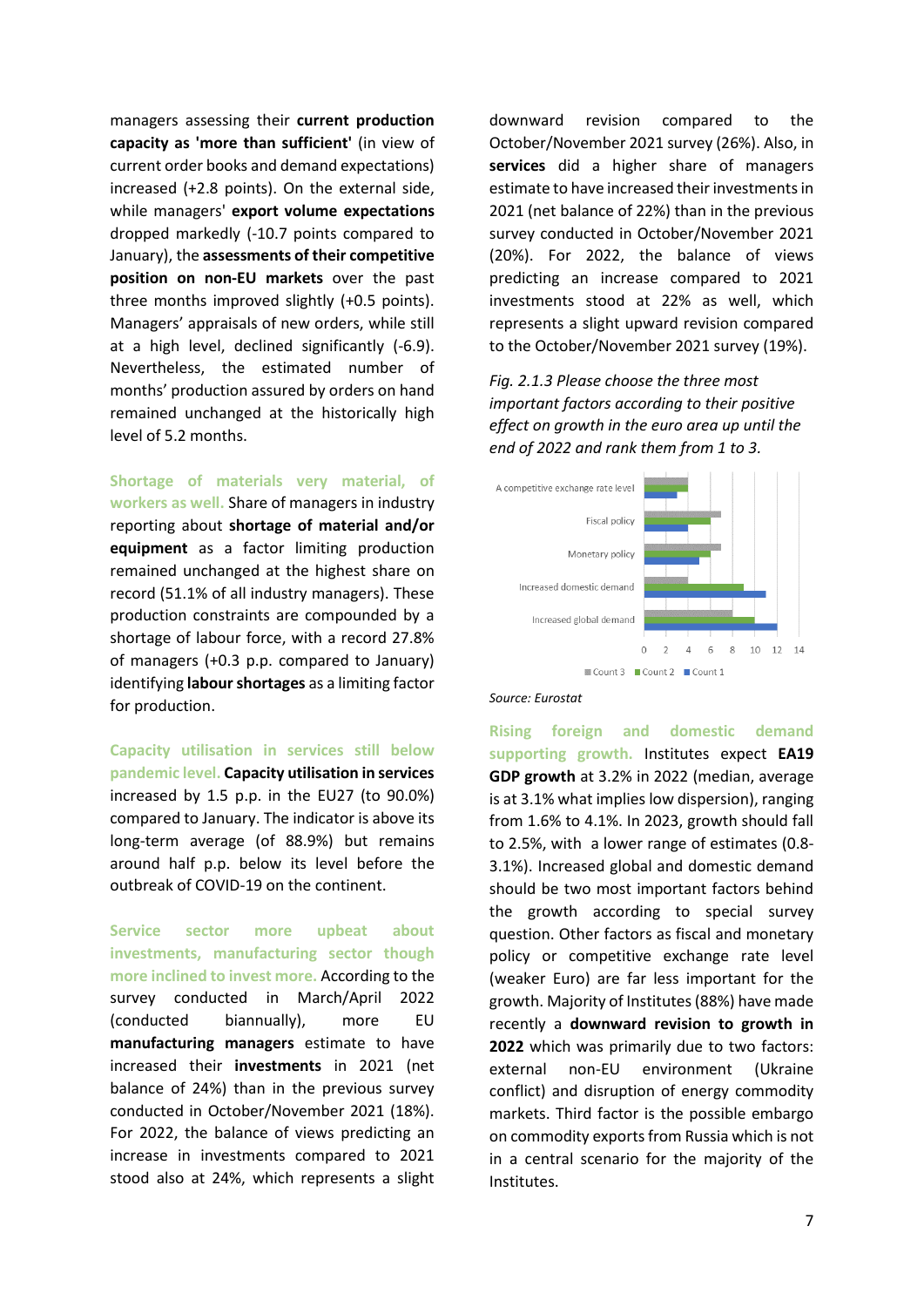**Household consumption the cornerstone of growth. Private consumption** should grow by 3.9% in 2022 and by 2.4% in 2023 indicating Institutes rely much of GDP growth to domestic consumption. Growth in **public consumption** in EA19 should namely grow in these two years by 1.5% and 1.1%. **Investments** should add more stimulus in 2023 as it is expected to grow by 3.2% in 2022 but by 3.8% in 2023.

*Fig. 2.1.4 Three most important factors according to their positive effect on private consumption in your country up until the end of 2022. Ranked from 1 to 3, being 1 the most important.* 



#### *Source: Eurostat*

**Strong labour market, declining saving rate and fiscal spending the central pillars of growth. Three most important factors that will have a positive effect on domestic consumption** are savings rate, labour market conditions and fiscal policy. The interplay between them warrants the estimated outlook for household spending, despite growing inflation that is not matched by the wage growth. Falling savings rate and decline in cash buffers should help the households weather the inflation storm and fiscal policy should provide the optimism by using its tools to address the vulnerable household groups.

*Fig. 2.1.5 Three most important factors according to their negative effect on private consumption in your country up until the end of 2022. Ranked from 1 to 3, being 1 the most important.* 



#### *Source: Eurostat*

**Commodity price shocks and consumer pessimism as two single biggest worries of Institutes.** An overwhelming majority of Institutes agrees on commodity price shock to be the driving factor of the **negative effect on domestic consumption**. This is followed by declining consumer confidence. Trade related shocks are far less expected to reduce the rate of growth (embargo's etc.).

#### **Public investments not far above usual levels.**

Three quarters of Institutes are confident about the **investment growth in their country** but believe that private investments are in line with normal ones in the business cycle (40%), whereas one third think that public investments are weak. One third of them believes that public investments are strong or very strong, whereas for private investments they are a bit less optimistic (30%).

**Lack of inputs remains a mainstream's worry.** Within next two years, Institutes put **availability of inputs and geopolitical risks** at the forefront of all the risks to their outlook. This is followed by weaker business perspectives and weak external demand. On the other side, Institutes do not expect the public expenditure to be the factor, as this was the least worrisome for them from 9 risks listed.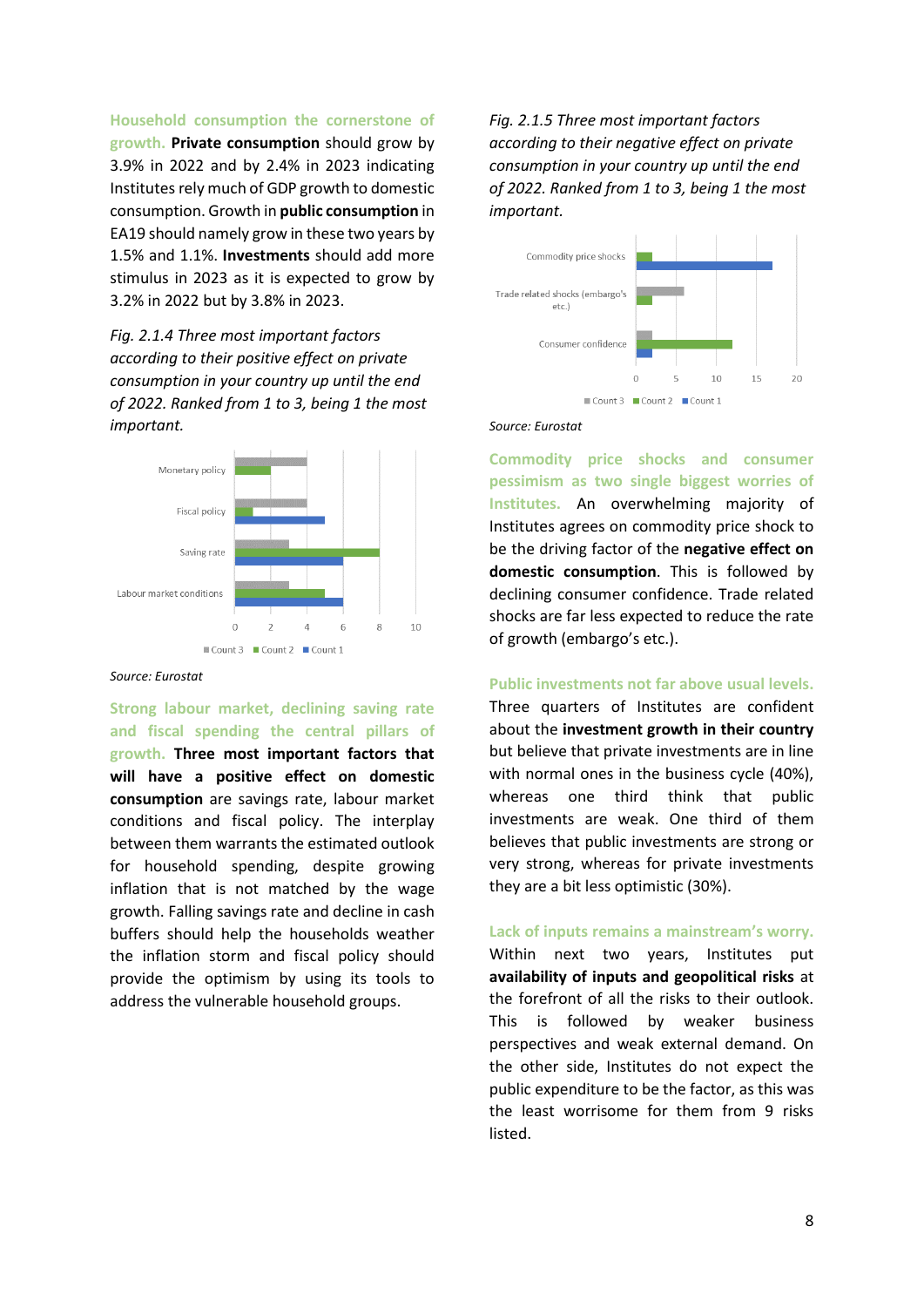## <span id="page-11-0"></span>**2.2 Labour market**

**Labour market likely to remain strong.** In March 2022, the EA19 **seasonally adjusted unemployment rate** was at 6.8% (6.2% in EU), down from 8.2% in March 2021. This is also the central estimate for the 2022 according to Institutes. Despite all the headwinds to economic growth, unemployment rate should come down even in 2023 (6.5% in EA19 and 5.9% in EU). The dispersion of estimates across Institutes is not big, for 2022 at 6.4%-7.9% for EA19 and for 2023 at 6.3-7.7%.

*Fig. 2.2.1 Unemployment rate (ILO), monthly, trend cycle data*



*Source: Eurostat*

*Fig. 2.2.2 Total absences from work (trend cycle data, % of total employment)*



*Source: Eurostat*

**Absences of work due to pandemic likely to subside.** Data on **total absences from work** shows that it increased much in 2020 but declined in 2021. Data for Q1 2022 will probably show an additional increase due to latest round of COVID-19 pandemics absences. Absences from work has further exacerbated lack of workers as limiting factor in production and services.





*Source: Eurostat*

**Hours of work in EA19 close to pre-pandemic level in Q4 2022. Total actual hours of work** were in 2021 2 % below the ones in 2019, but already in Q4 2022 they were at similar levels as in 2019 with France exceeding the other two large EA19 economies.

*Fig. 2.2.4 To what extent would you say that your country is affected by a shortage of appropriate labour (mismatch in the labour market)?*



**There is room for improvement of activity rates.** Despite low unemployment, 36% of Institutes believe that **measures to increase the activity rate** are insufficient (compared to 41% that believe they are appropriate). Two thirds of them believe that their domestic labour market is affected by shortage of appropriate labour, whereas 30% believe it is very affected. **Employment rates** were in Q4 2021 already above pre-pandemic level (+1.3 p.p. in EA19), most notably in Germany (+1.7 p.p.).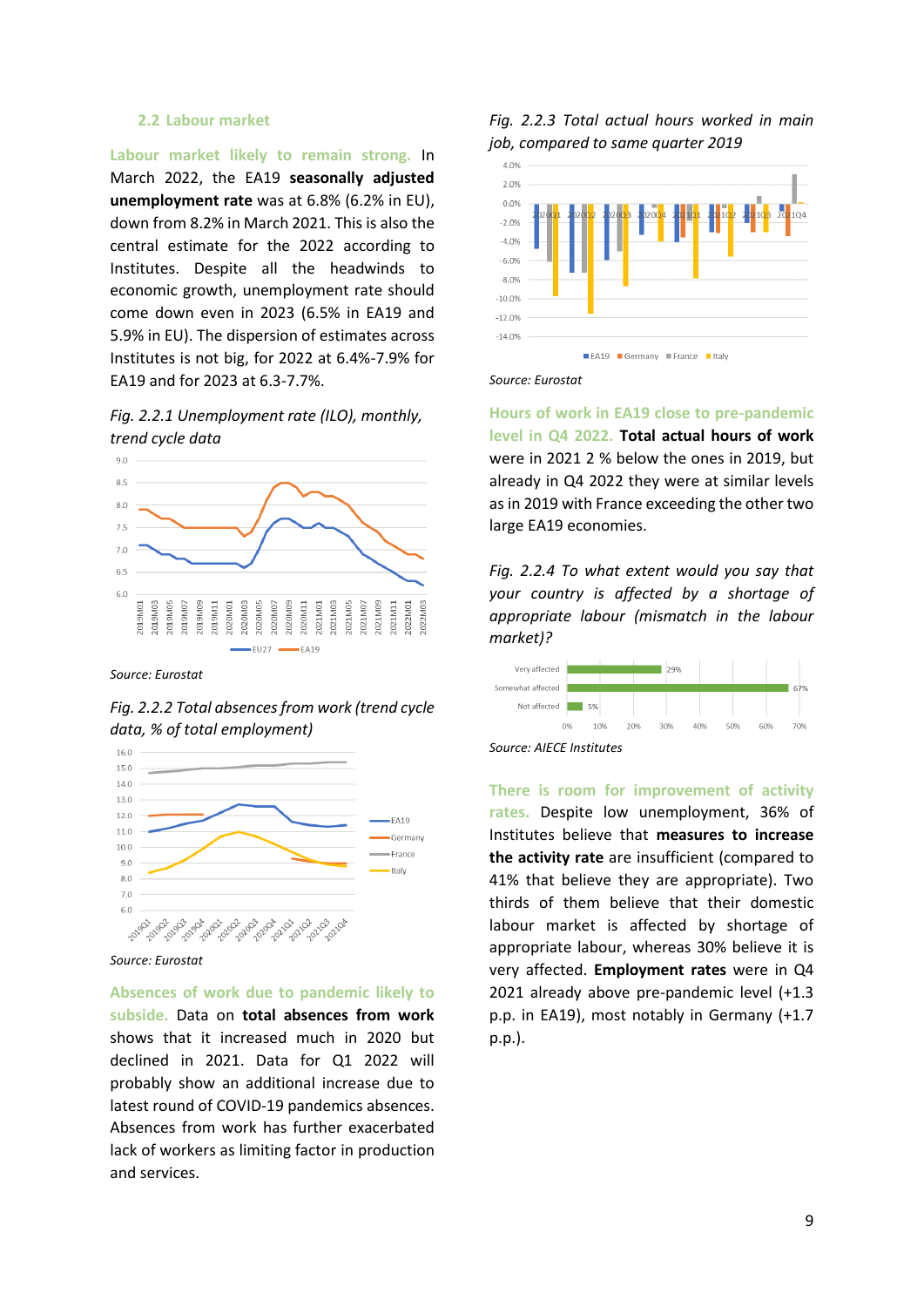*Fig. 2.2.5 What is your perception of the extent of workers on temporary/zero-hour contracts (precarious jobs) in your country?*



*Source: AIECE Institutes*

**Less widespread precarious work.** With improved labour market conditions, **importance of workers on temporary/zerohour contracts** declined. This is the case according to Institutes. Just about half of them believes this is somehow common in their country, but 37% claim it is unusual.

## *Fig. 2.2.6 What is your perception of wage dynamics in your country?*



*Source: AIECE Institutes*

**Wage growth not meeting CPI growth.** Majority of Institutes (68%) estimate that **wages** in their country are not following the rise in prices. One sixth of them believes wage growth is subdued (rising very slow) and only one tenth believe wage growth is outpacing inflation. Declining real wages are not a problem for 45% of Institutes, 40% believe this is a challenge to some extent and only 15% estimate this is a big challenge. Eurostat data shows that **annualised labour cost growth** in EA19 slowed to 1.9% in Q4 2021, a slowdown from 2.3% growth in the Q3 2021.

*Fig. 2.2.7 Is declining real wages an increasing problem in your country, and if so to what extent?*



**No consensus about low unemployment for whatever the price.** On question about "**whether fiscal policy on the EU level** (like "Temporary framework for covid-19") should again **intervene with expansionary measures in the case of increasing unemployment**" 44% of Institutes support this and 56% do not.

## <span id="page-12-0"></span>**2.3 Inflation**

**Inflation likely to calm down in the coming months. Annual average HICP in EA19** should be at 5.5% (5.8% in EU27) in 2022, implying that Institutes believe the inflation rate to turn downwards in the following months (implied by the fact that the inflation for the first 4 months is known by know). In 2023, average inflation should fall to 2.4%, with quite some dispersion of estimates among Institutes (1.2- 2.9%).

*Fig. 2.3.1 What is the probability that consumer prices (measured by HICP Index) in your country will be at least 1 p.p. higher in 2022 than in your own current central estimates?* 





**Half of Institutes very confident in their inflation estimates.** The **probability that HICP will be by 1 p.p. higher than their current estimate** is between 10% and 30% for half of Institutes. A fifth of them believes that the probability is between 30% and 50% and one sixth that the odds are between 50% and 70%.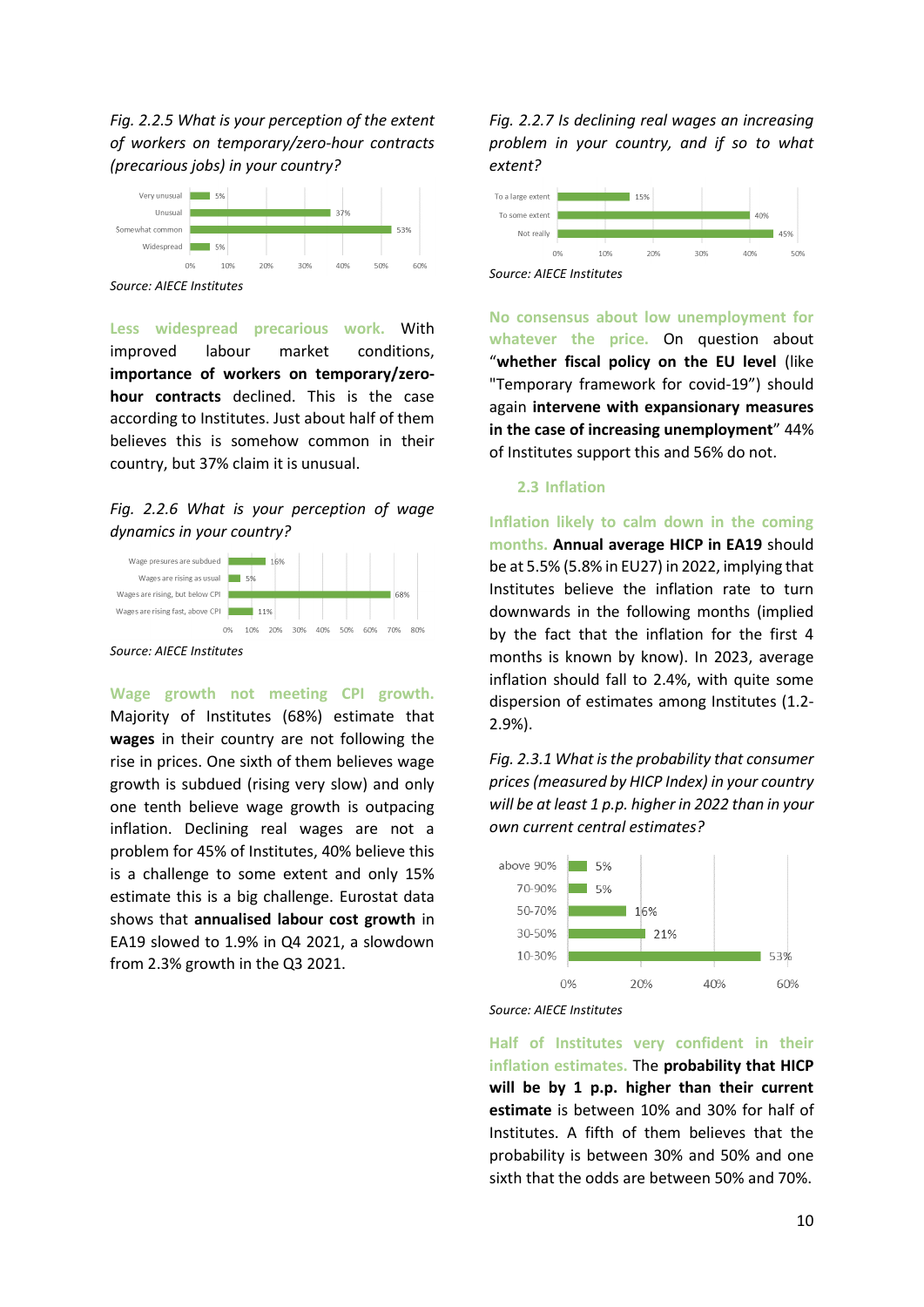*Fig. 2.3.2 What are the main factors that may contribute to increase HICP in 2022 above your current central estimates? Rank them from 1 to 3, where 1 is the most important.*



*Source: AIECE Institutes*

**Commodity prices the X factor.** The far most likely **reason that HICP could exceed the**  **current estimates** are the commodity prices. This is followed by labour market getting too hot that would affect the wages and fiscal policy becoming too supportive. These two reasons are far less important as the first one.

**Higher inflation due to war in Ukraine. Due to war in Ukraine**, half of Institutes increased its **average inflation target for 2022** between 1 and 2 p.p. One fifth of them increased it by 2-3 p.p. and two Institutes even by 3 p.p. or more.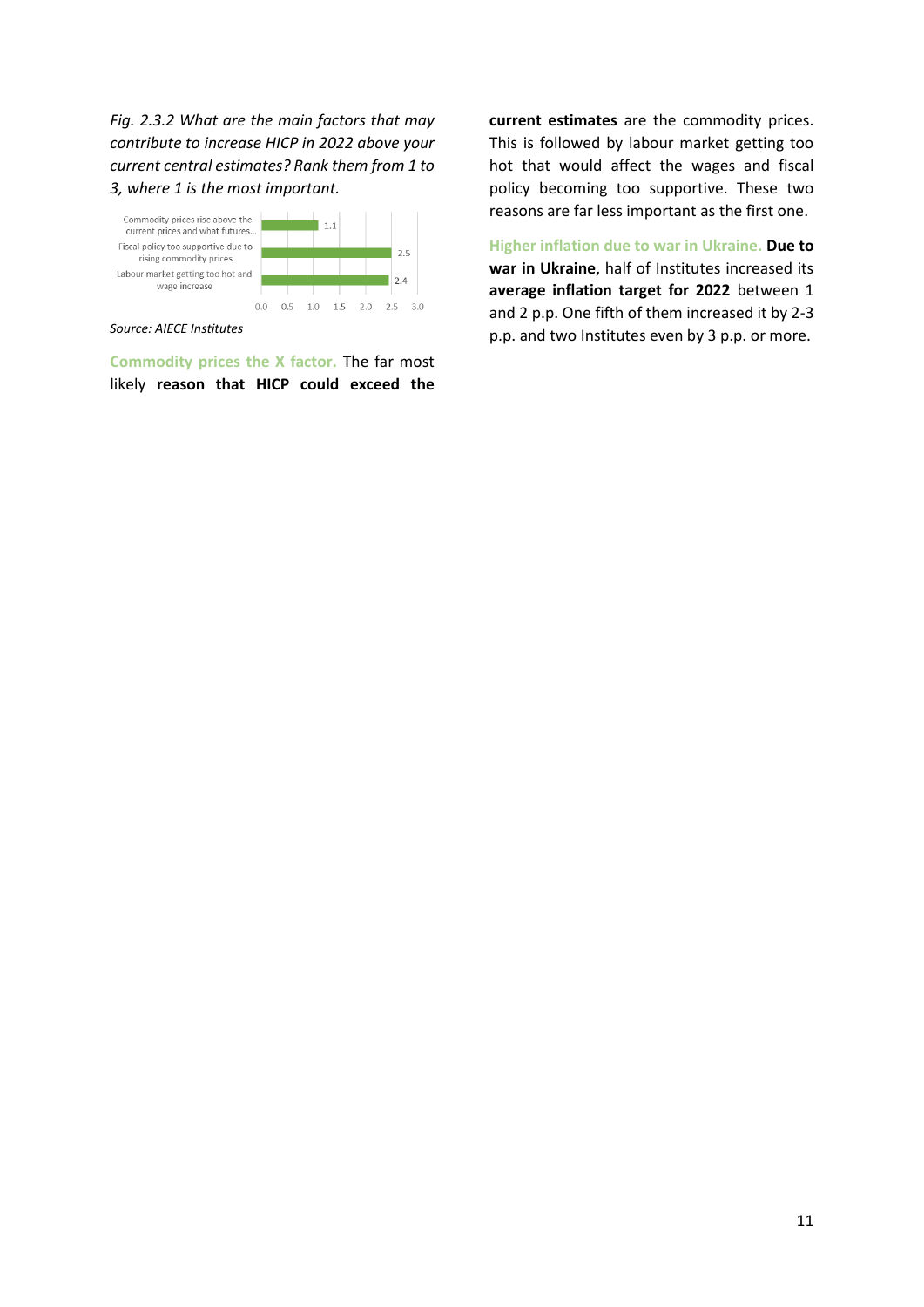<span id="page-14-0"></span>**Questions for discussion**

- 1. Is the COVID-19 pandemic over or what are the odds that EU could relaunch Temporary Framework?
- 2. Is rising defence expenditure reducing the current account of EA19/Europe? How likely is it that fiscal policy will need to take into account this factor in 2022 and 2023?
- 3. Labour market is a lagging business cycle indicator. Demand for labour is strong and number of unfilled vacancies is high. Is there a possibility that unemployment remains low for long, indicating structural forces in play (negative natural rate)?
- 4. Is inflation expected to affect also services, where demand is currently very strong (strong tourism season is granted)?
- 5. To what extent does strong consumer demand offer the providers of services/retailers to increase their margins further (that is more than just passing the inflation to end consumers)?
- 6. How long could consumer spending keep such a pace if real incomes are generally declining due to high inflation?
- 7. Is higher inflation much influencing the labour wage bargaining this year in Europe?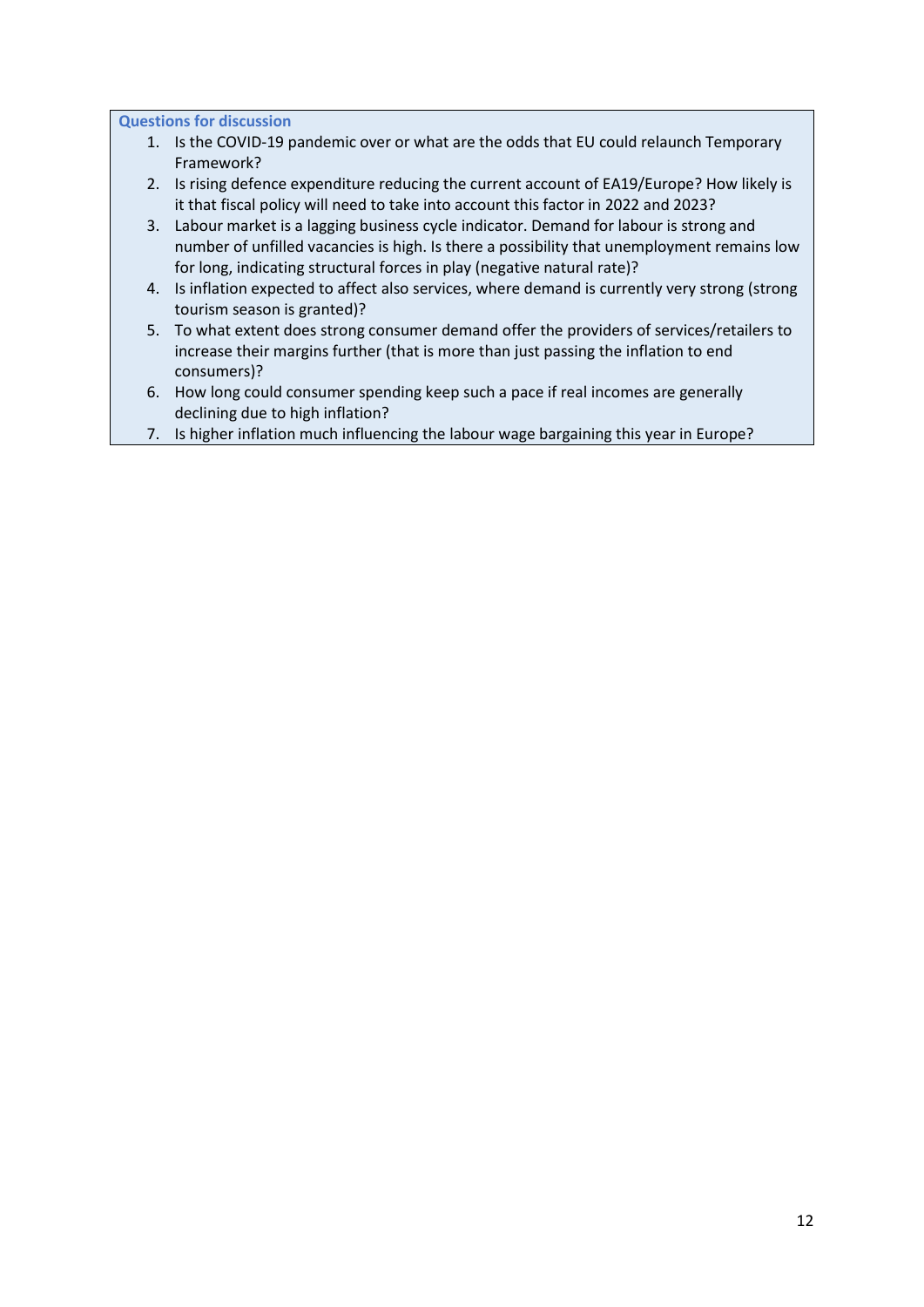#### <span id="page-15-0"></span>**2.4 Non-EA-19**

*Fig. 2.4.1 Real GDP, consumer prices and unemployment rate for Sweden*





#### **Sweden**

#### **Government spending boosted by arrival of**

**refugees.** Economic growth in 2022 should reach 3.3% and in 2023 2.1%. In 2022 it will be led by growth in private investments (3.7%) and exports (4.4%) whereas also growth of investments will grow by 3.5%. Private investments growth is expected so slow down remarkably in 2023 (to 1.1%), whereas export growth should remain high (4.2%). Investments will grow by 2.5%, led by government investments. Growth in consumer prices is expected to be slightly slower (5.3% in 2022) than in EA-19 but above it in 2023 (3.4%). Around 200,000 Ukrainian refugees are expected to come to Sweden this year, resulting in a substantial increase in government consumption expenditure. Public finances are strong, however, and the main challenges in the short-term concerning the refugees will be practical rather than financial.

# *Fig. 2.4.1 Real GDP, consumer prices and unemployment rate for Norway*



*Source: Eurostat, Statistics Norway*

#### **Norway**

**Construction of dwellings an important driver of growth, inflation under control.** Estimated economic growth in 2022 (3.9%) will be supported by remarkable rise in private consumption (6.9%) and strong export growth (6.7%), whereas public consumption (1.7%) and investment growth (0.8%) will increase only marginally. GDP growth in 2023 (2.6%) will be led by private consumption (3.1%) and exports (4.1%), whereas investments will rise as well (3.1%), mostly supported by continued rise in construction of dwellings. Consumer prices should rise only gradually, reaching 1.8% on average in 2022 and 1.9% in 2023.





*Source: Eurostat, KOF Swiss Economic Institute*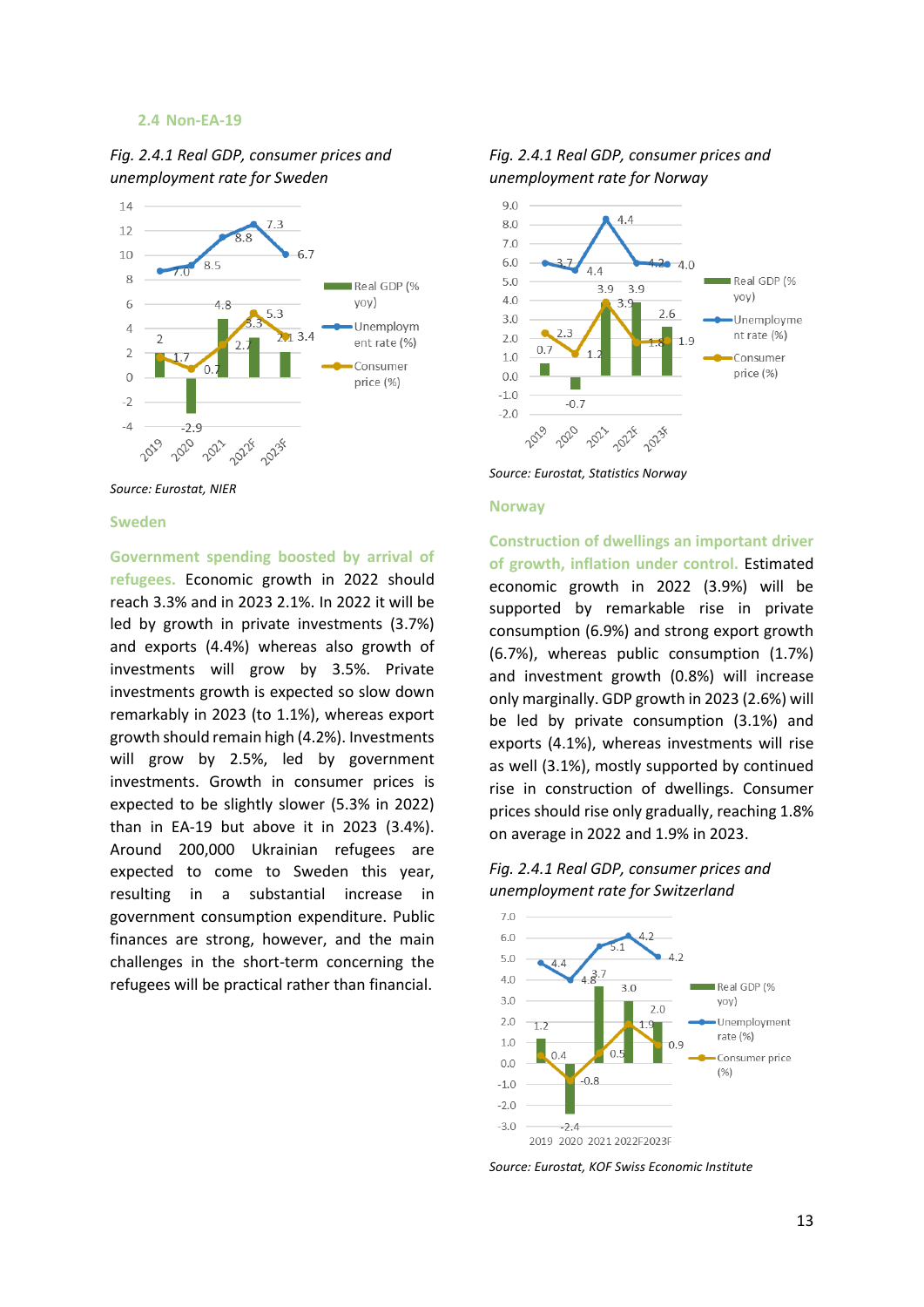## **Switzerland**

**Consumers at home and abroad vital for growth.** Switzerland's economic growth in 2022 (3%) will rely even more on private consumption (4.6%) as public consumption is expected to shrink (-2.6%) and rise in investments will only be gradual (1.1%). External environment for exports should continue to support exports as they are expected to rise by 6.3%. In 2023, fiscal policy is likely to remain restrictive, as public consumption is expected to drop 1.9%. Meanwhile private consumption growth (3.0%) should remain supportive to growth and export growth should remain high (5.0%). The economic recovery in the wake of measures to contain the spread of the COVID-19 virus, which have been relaxed or lifted altogether in many places, is thus currently being weighed down by new negative shocks. For the short term, the dominant impact of the war on the economy is the marked rise in energy and commodity prices, which further reinforces the increases in price levels already observed in many places. Trade with Russia has come to a virtual standstill in all areas except energy. For the Swiss economy, this is compounded by the fact that, as a major domicile of companies active in international commodity trading, it could lose significant added value in the event of further, more comprehensive and effective embargoes. Finally, uncertainty about the risk of further escalations, including military attacks on other states in the region, could have a negative impact on the propensity to consume and invest.

## **Hungary**

**Real growth in wages despite high pressure on prices.** Economic growth in Hungary is expected to remain strong in 2022 and 2023 at about 4%, with differing drivers. In 2022,

private consumption is expected to grow by 5.2%, followed by lower growth in 2023 (3.5%).



## *Fig. 2.4.1 Real GDP, consumer prices and unemployment rate for Hungary*



Growth of investments is expected to pick up much (from 4% in 2022 to 5.2% in 2023) what also holds for exports (rise from 4% to 5.3%), signalling increased supply of semiconductors for auto industry. Average consumer prices are expected to rise in 2022 by 8.7% and by 6.7% in 2023, but nominal hourly gross wage are expected to rise even more (12.3% and 9.0%) which is quite a unique situation among countries. The Hungarian economy was hit by the Russian-Ukrainian war and the related sanctions, primarily through the supply chain and growing difficulties to obtain the necessary materials and parts, and the rising energy and raw material prices. This affected industrial production and exports that had already suffered from the shortage of semiconductors and other inputs. These difficulties are compounded by the upsurges of the pandemic in various crucial industrial and commercial hubs within China, where the authorities strive to halt the spread of the infections by stringent lockdown measures. Domestic construction sector is hit by the rising cost and scarcer availability of the necessary building materials.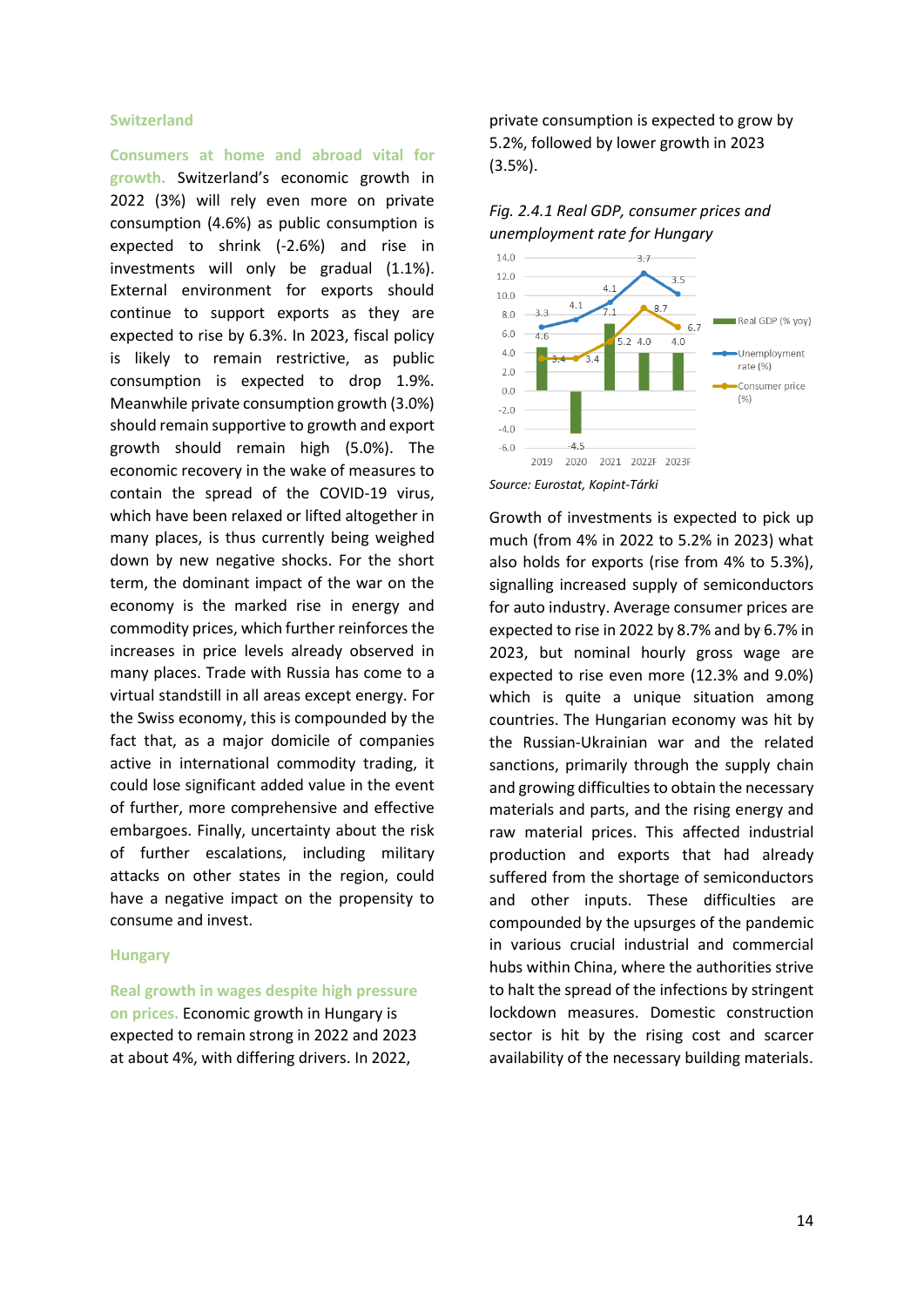<span id="page-17-0"></span>**Questions for discussion**

- 1. What is the probable economic effect of influx of Ukrainian refugees on economy of Poland and Sweden? How likely is it that they remain in this country and add to labour force?
- 2. How will the UK economy fare with current challenges (high energy and food prices)? Are there any signs that they are economically decoupling from EU27? Is there any potential for renewal of tension between UK and EU-27 due to the border mechanism in Northern Ireland?
- 3. Is Turkey a likely winner of reshoring and shortening of value chains? What about the CEE countries?
- 4. Which countries will be must hurt by oil embargo and what kind of fiscal support could be offered to them by EC?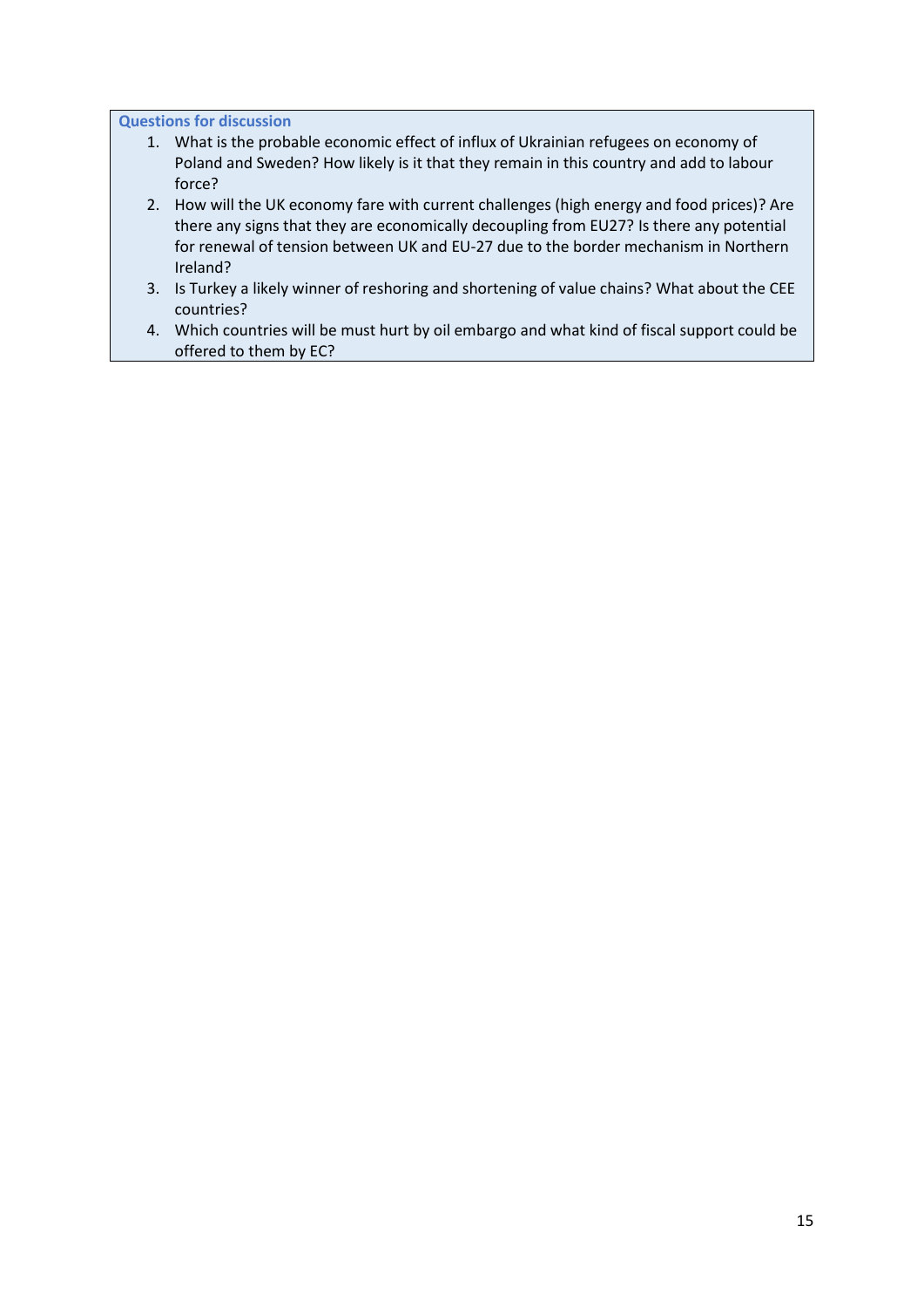#### <span id="page-18-0"></span>**III. Policy environment**

## <span id="page-18-1"></span>**3.1 Monetary policy**

**Markets already expect higher borrowing costs despite ECB's hesitancy.** Eurozone borrowing costs have surged recently as ECB is expected to shrink its **stimulus programmes**, underscoring the challenge for policymakers in trying to cool inflation. **Germany's 10-year government bond yield** climbed above 1% for the first time since 2015. Italy's 10-year yield spread versus Germany, considered a barometer of political and economic risks in the euro area, climbed as high as 1.9 percentage. Frederik Ducrozet, a strategist at Pictet Wealth Management believes the "danger zone" for the spread between 10-year bond yields of Italy and Germany is above 2.5 p.p. This pain threshold might be higher today, say up to 3 p.p. for spreads because the prospects for nominal GDP growth are higher. Markets now expect the ECB will take its deposit rate from - 0.5% into positive territory by the end of this year and to above 1% in 2023.

**July's meeting could bring first interest rate** 

**hike.** On April's meeting, governor Lagarde said that there was a high probability to stop adding to ECB's bond portfolio in Q3 2022 and after that they will decide about changes in interest rates. This opens the possibility of raising rates at the governing council's meeting on July 21. Tightening should be data dependent.

**ECB becoming less supportive of monetising additional government debt.** Eurozone governments are expected to issue almost as much extra debt this year as in 2021, but the ECB is due to purchase less of it. The market estimates the ECB would buy only 40% of net eurozone government debt issuance this year, down from more than 120% in the past two years. In Italy, net issuance of government debt is expected to be about EUR 80bn this year, slightly lower than last year, and the ECB is expected to buy about 45% of it, down from 140% last year.

**Imported inflation becoming more an issue.** ECB chief economist Philip Lane and executive board member Fabio Panetta have signalled they are now more open to raising rates in the coming months. This opinion came after it was clear April's EA19 HICP came at 7.5%. Lane was predicting in February 2022 that most inflation will fade away within 12 to 18 months, but recent figures changed his mind. Exchange rate developments are also a consideration behind future monetary decision as euro is at 5-year low compared to dollar what is driving up import prices.

**Expansionary monetary policy becoming less suitable according to Institutes.** Institutes largely expect (two thirds of them) the **monetary policy in EA19** to remain expansionary (15% that it will remain very expansionary). However, when asked about its suitability, only 40% believe that expansionary one is suitable. 35% of them believe a more restrictive is warranted and 25% that a neutral one would be the most appropriates.

*Fig. 3.1.1 Please indicate the three higher risks you associate to the prolonged present monetary policy, and rank them from 1 to 3, being 1 the higher risk.*





**Asset price inflation a risk to economy.** When asked about the **risks of prolonged expansionary monetary policy**, a large majority of Institutes is wary of further asset price appreciation. Second most cited risks are negative second round effects on wages,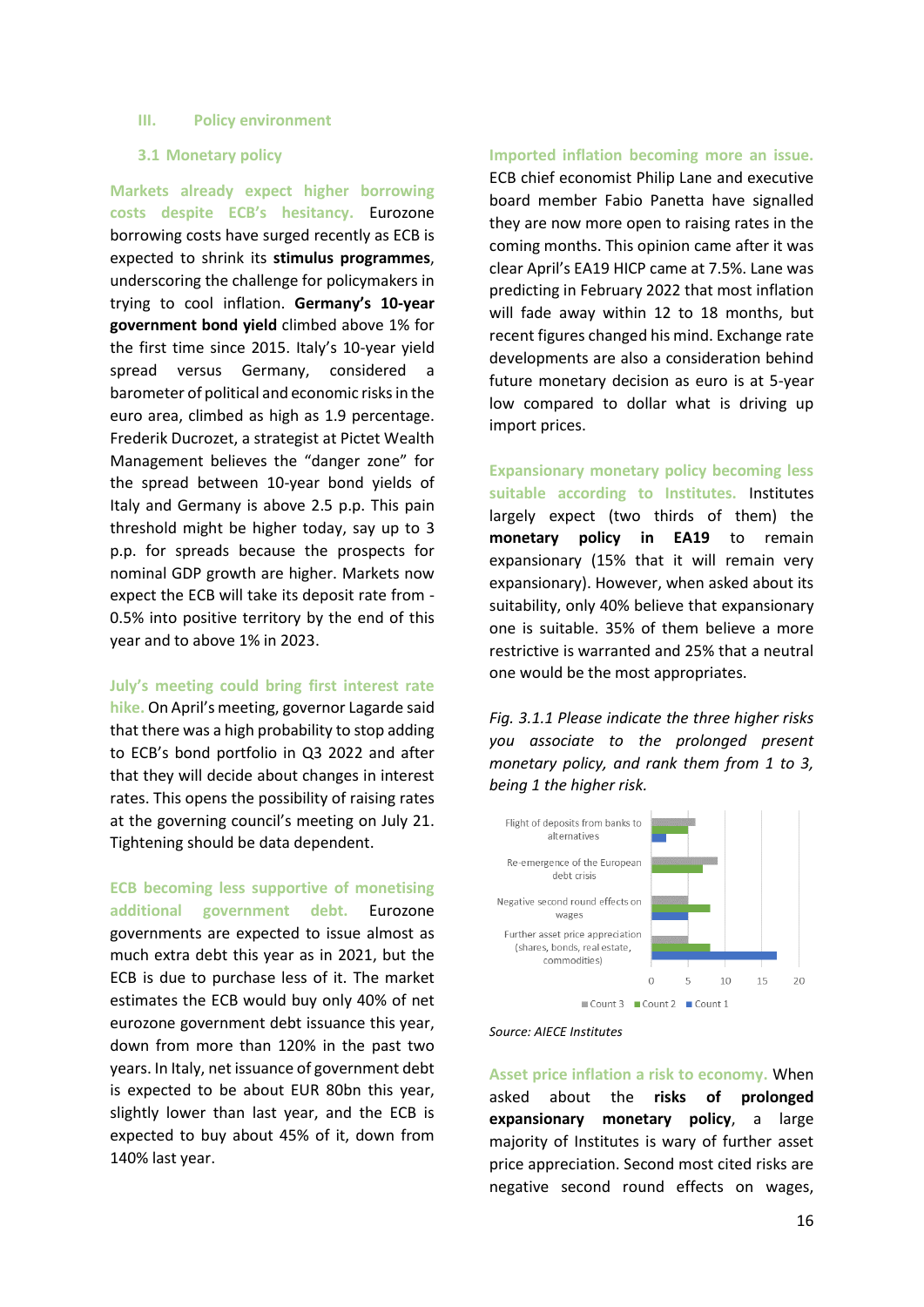whereas re-emergence of European debt crisis is less of a worry, probably also due to some hints from side of ECB on developing special instrument that will limit the rise of bond spreads between EA19 countries.

*Fig. 3.1.2 Do you think the current balance between fiscal and monetary policy in your country is appropriate?*



*Source: AIECE Institutes*

Majority of Institutes believe that the **current balance between fiscal and monetary policy** is appropriate and only one believes that fiscal policy play a too big role. When asked further about some negative effects due to low interest rates, 47% of them see some limited evidence (rising house prices, crypto frenzy, rising mortgage debt). A quarter of Institutes sees no negative effects and a quarter sees quite some evidence.

## *Fig. 3.1.3 How long should the ECB tolerate above 2% HICP inflation?*



*Source: AIECE Institutes*

**No consensus when the ECB should become less expansionary and more restrictive.** Institutes are split between ECB tolerating price growth above 2% target. 44% believe that it should if energy and commodity prices are the driving factor. One third of them believes it should not tolerate it anymore and one fifth that end of 2022 should be the right time frame.

## <span id="page-19-0"></span>**3.2 Fiscal Policy**

**Only gradual fiscal adjustment to expect by the EC in 2023.** The necessary fiscal response to the COVID-19 pandemic and the contraction in output have resulted in a significant increase

in government debt ratios, in particular in some high-debt member states, though without rising debt servicing costs. EC published its opinion on 2 March 2022 that gradual fiscal adjustment to reduce high public debt as of 2023 is advisable, while a too abrupt consolidation could negatively impact growth and, thereby, debt sustainability. Last ECFIN forecast was published on 10 February, two weeks before the invasion of Ukraine, which negatively impacted the growth outlook and tilted the risks further to the downside.





*Source: Eurostat*

**Decline in debt in deficit in 2021 primarily due to higher nominal growth in GDP.** The EU's **government deficit-to-GDP ratio** decreased from -6.8% in 2020 to -4.7% in 2021. **Government debt-to-GDP** ratio fell from 90% in 2020 to 88% at end 2021. Differences across countries remain high. Estonia is the least indebted country (18% debt-to-GDP) and Greece the most (193% debt-to-GDP).





*Source: Eurostat*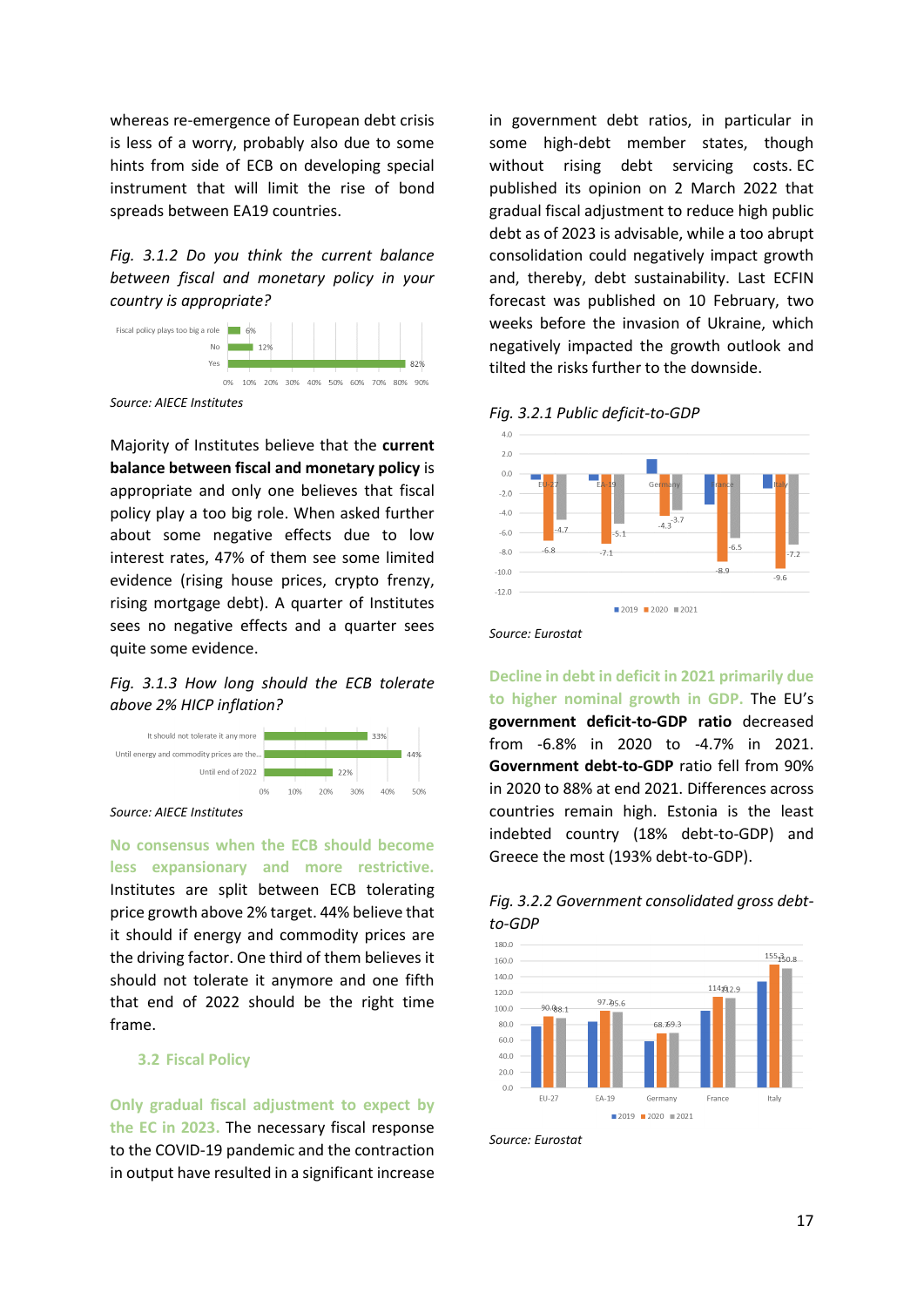

*Fig. 3.2.3 Interest paid-to-GDP*

*Source: Eurostat*

**Expansionary fiscal policy in 2022 a right one, but a neutral and somehow contractionary policy should be followed more often.** Almost half of all Institutes expects an expansionary **fiscal policy in their country in 2022**, one sixth of them a neutral one and a fifth of them somehow contractionary. When asked about a **suitability of the fiscal policy**, somehow expansionary sounds a right one for the same share of Institutes. A higher share of them (30%) expects a neutral fiscal policy to be the right one and one quarter of them believes that somehow contractionary is the most appropriate. **For 2023**, Institutes are largely split between following somehow expansionary, neutral, or somehow contractionary fiscal policy.

**Debt sustainability depends on market interest rates and nominal growth rates of economies. Public debt in particular country is sustainable** if costs of borrowing remain below growth rate for more than half of Institutes. 40% of them believes that public debt is not even a relevant problem, but only one claims it is unsustainable in their country.

*Fig. 3.2.4 Do you believe that coordinated measures at European level on challenges, brought by high energy prices and price disruptions of other commodities are working?*



*Source: AIECE Institutes*

**Scepticism around coordination this time higher than for Temporary framework.** About a half of Institutes are sceptical about **coordinated measures at European level on challenges, brought by high energy prices and price disruptions of other commodities**. They believe they are somehow working, depending on instrument. One fifth of them believe they are somehow important; the same share claim they are very important.

## **Fiscal space is important to protect growth.**

Institutes believe that **differences across fiscal space somehow explain the differential in growth rate** (56% of them). One sixth of them believes in that very much but 28% of them do not see this as a factor.

*Fig. 3.2.5 If growth decelerates substantially in the coming quarters, what would be an appropriate (but not necessarily feasible) response for your country? Please choose three, being 1 the most important.*



*Source: AIECE Institutes*

## **Taxing the beneficiaries of high energy prices.**

**If growth decelerates in coming quarters**, Institutes are quite split about the appropriate response in their own country. One-off taxes on profits in energy sector and their distribution to consumers did come on the top of priorities, closely followed by relying on existing automatic stabilisers. Institutes are also prone to suggest higher fiscal expenditure to protect consumer power.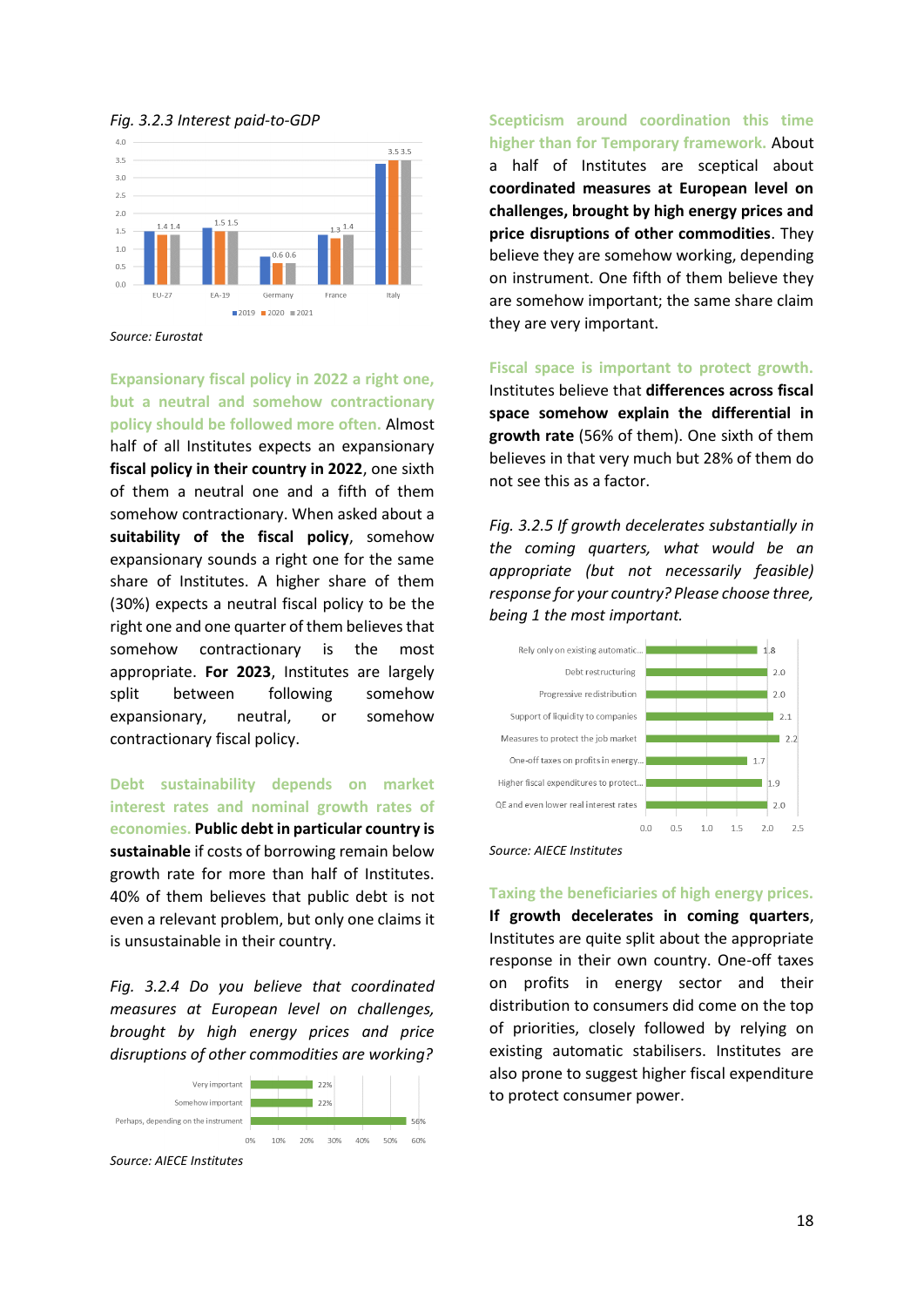<span id="page-21-0"></span>**Questions for discussion**

- 1. How long will the credit condition remain favourable for private sector and households? What is the approximates breakeven 3-month Euribor and 10-year bund that would signal a turnaround in loan dynamics for EA19?
- 2. If asset prices decline more due to anticipation of monetary policy tightening (as currently tech stock) could that create negative wealth effect and negatively affect the consumption of European households? Is this more the case of USA vs European households or are there some differences among European nations as well?
- 3. Could reduction in house prices from current highs due to more restrictive monetary policy dent into consumer sentiment and to household consumption?
- 4. How likely is it that EC again (for 2023) suggests member states using general escape clause already in May after release of its Spring report?
- 5. Is ECB likely to commit sufficient monetary resources on time to limit possible increase in sovereign bond spreads that may happen if the market starts anticipating fiscal policy will remain expansionary in 2023? Is there expected any serious split among member states this time?
- 6. Are increased spending for defence included yet in fiscal planning in 2022 and 2023 in your countries?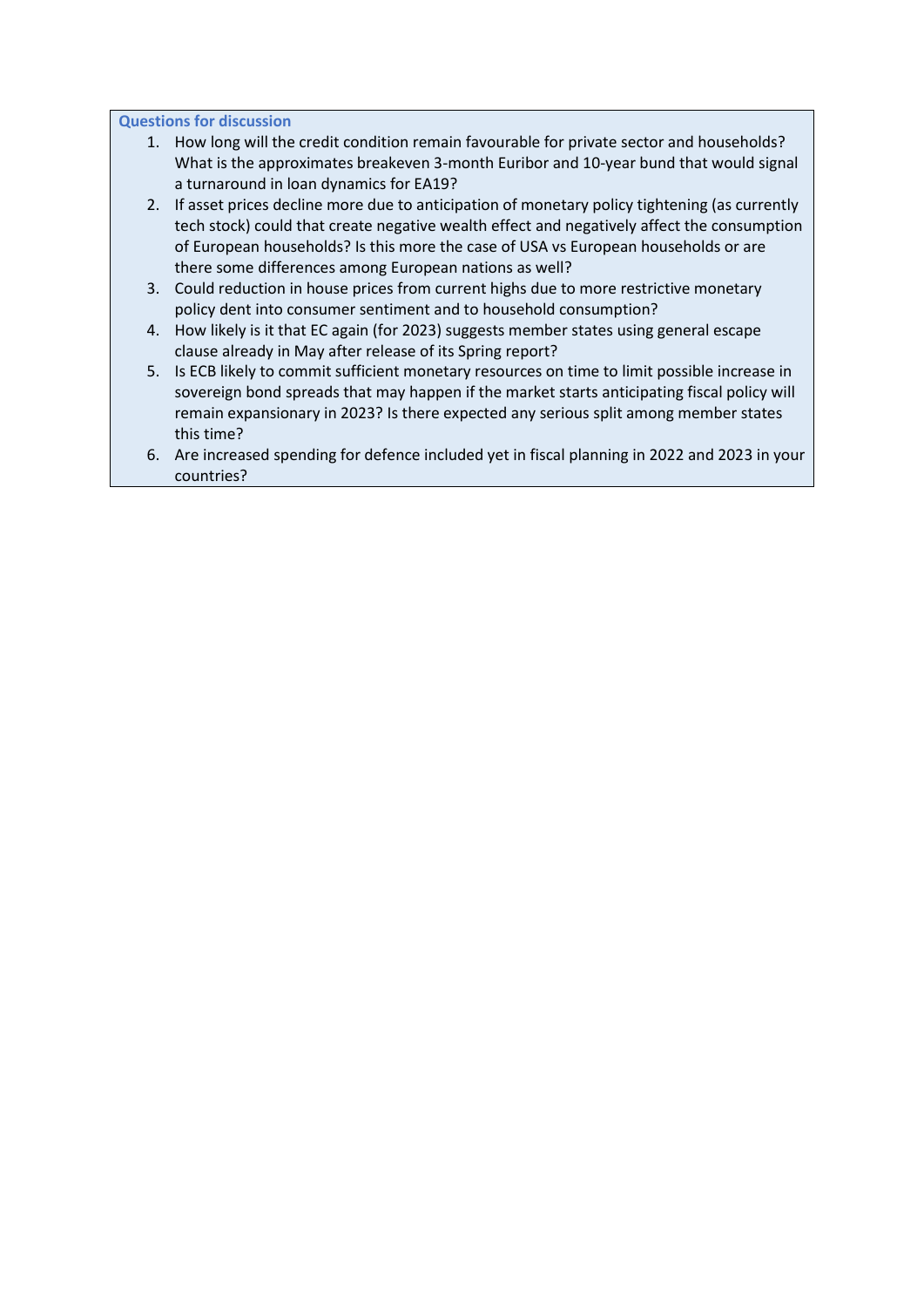## <span id="page-22-0"></span>**IV. Risks and special questions**

*Fig. 4.1 What are the main downside risks to your projection for growth in Europe up until 2022? Please evaluate them according to their importance from 1 to 10, being 1 the most important.*



*Source: AIECE Institutes*

**Quite homogenous risk assessment across Institutes.** The **main downside risk to Institutes projections of economic growth in their own country** are quite similar across countries. Increased oil and energy prices and lack of their supplies (and supplies of other commodities and supply parts) remain by far the most common risk. This is followed by geopolitical tensions spreading to other countries. COVID-19 pandemic was mentioned only by one Institute as a risk.

**European downside risks are energy costs and geopolitics.** The main **downside risk to European growth** should likely have same roots as the one for domestic growth. That is commodity price increases (energy, other commodities) and geopolitical tensions, spreading outside Ukraine to neighbouring countries. Too high inflation was also commonly cited.

**High energy prices and supply chain issues causing inflation.** Commodity price shock was overwhelmingly number one cited **cause of strong inflation outlook in Europe** by majority of Institutes. Supply induced inflation (delays in shipping, production parts) is cited as the second most common.

# *Fig. 4.2 What are the main causes of the strong inflation outlook in Europe? Please rank from 1 to 9, being 1 the most important.*



*Fig. 4.2.3 Do you expect the labour relations between employees and employers will become more intense over time (probability of strikes, union protests etc.)*



**Social dialogue not becoming very destructive due to inflation.** When asked about **labour relations between employers and employees** (unions), they should not become very intense over time. Majority of Institutes see some limited actions of unions due to rising inflation and wages that are not keeping up the pace, and 40% of them believe a status quo is warranted.

**Reshoring trendy, but lack of any important facts. Reshoring and shortening of supply chains** is again becoming more of an issue for European companies, especially for large multinationals that built their model around cheap production from Asia. Higher shipping costs and delays in transport, together with rising labour costs in China have prompted some companies to look for supplies closer to their production, at least to diversify some risks from lack of supplies. One third of Institutes believes that reshoring will not benefit the future output of Europe, but almost half of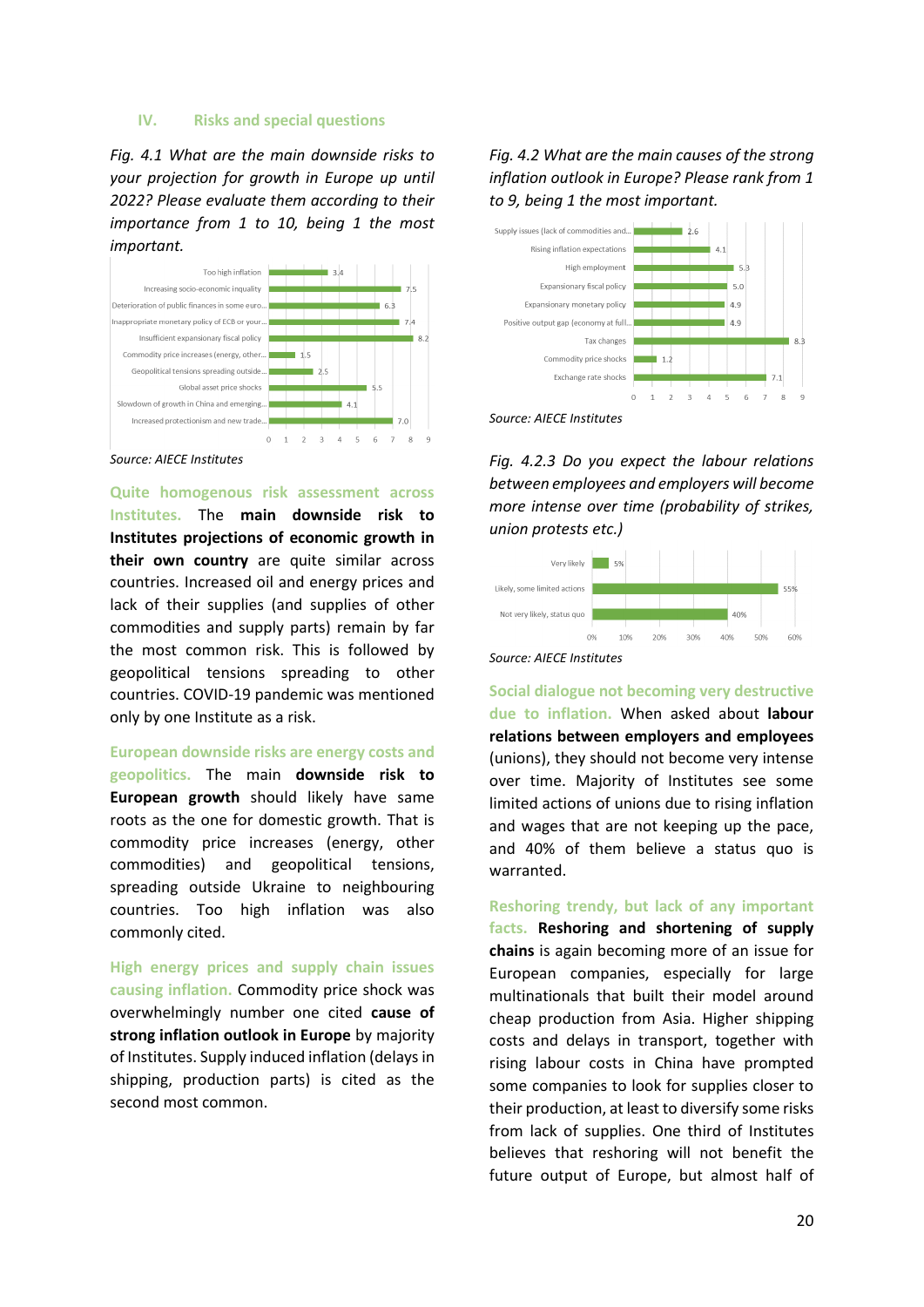them believes it will somehow increase it. Only 18% of them have very ambitious expectations. When then asked about whether they already see some positive effects in their own country, majority of them see negligible effects.

*Fig. 4.2.4 How long do you expect this conflict to have a strong negative economic effect on EU27?*



*Source: AIECE Institutes*

**Economic pain to last at least until end 2022 for home country, until 2023 for Europe.** War in Ukraine prompted us to ask Institutes about its effect on growth, inflation and effect of embargo/sudden stoppage of supply. Half of Institutes expects the conflict to have a strong **negative economic effect in their own country until end of 2022**. One third of them that the economic pain will last until 2023. **With regards to EU27**, negative effect will be prolonged (53% respondents claim that until 2023).

*Fig. 4.2.5 What is your best estimate on the effect of conflict on real growth rate in your country in 2022?*



*Source: AIECE Institutes*

**About 0.7 p.p. a central downgrade due to war in Ukraine.** War in Ukraine and its consequences prompted Institutes to **reduce their own country's growth rate** by 0.5 p.p. or less (44%) and 31% of them made a larger adjustment (between 0.5 and 1.0%). A quarter

of them reduced the growth rate between 1 and 2 p.p..

**Estimates of growth in EU27 more pessimistic than for its own country.** Institutes were more pessimistic **about EU27 growth** as half of them subtracted 1-2 p.p. off the growth rate and one third of them between 0.5 and 1.0 p.p.

*Fig. 4.2.6 Do you expect a sudden reduction of flow of natural gas to Europe from Russia in 2022?*



*Source: AIECE Institutes*

**Halt of natural gas flows not so odd at all. Sudden reduction of natural gas to Europe** would be an expected scenario by about 40% of Institutes. The rest are split between 50:50 odds and a less likely scenario.

*Fig. 4.2.7 What's the approximate share of private sector in terms of value added in your country that would be hurt by sudden stoppage of delivery of natural gas from Russia?*





**Different outcomes across private sector due to natural gas scenario.** This scenario would have a quite heterogenous effect across countries. A good third of Institutes believes that 5-10% of **private sector in terms of value added would be hurt**. A bit less (29%) claims a quarter of private sector would suffer. One fifth believes that less than 5%.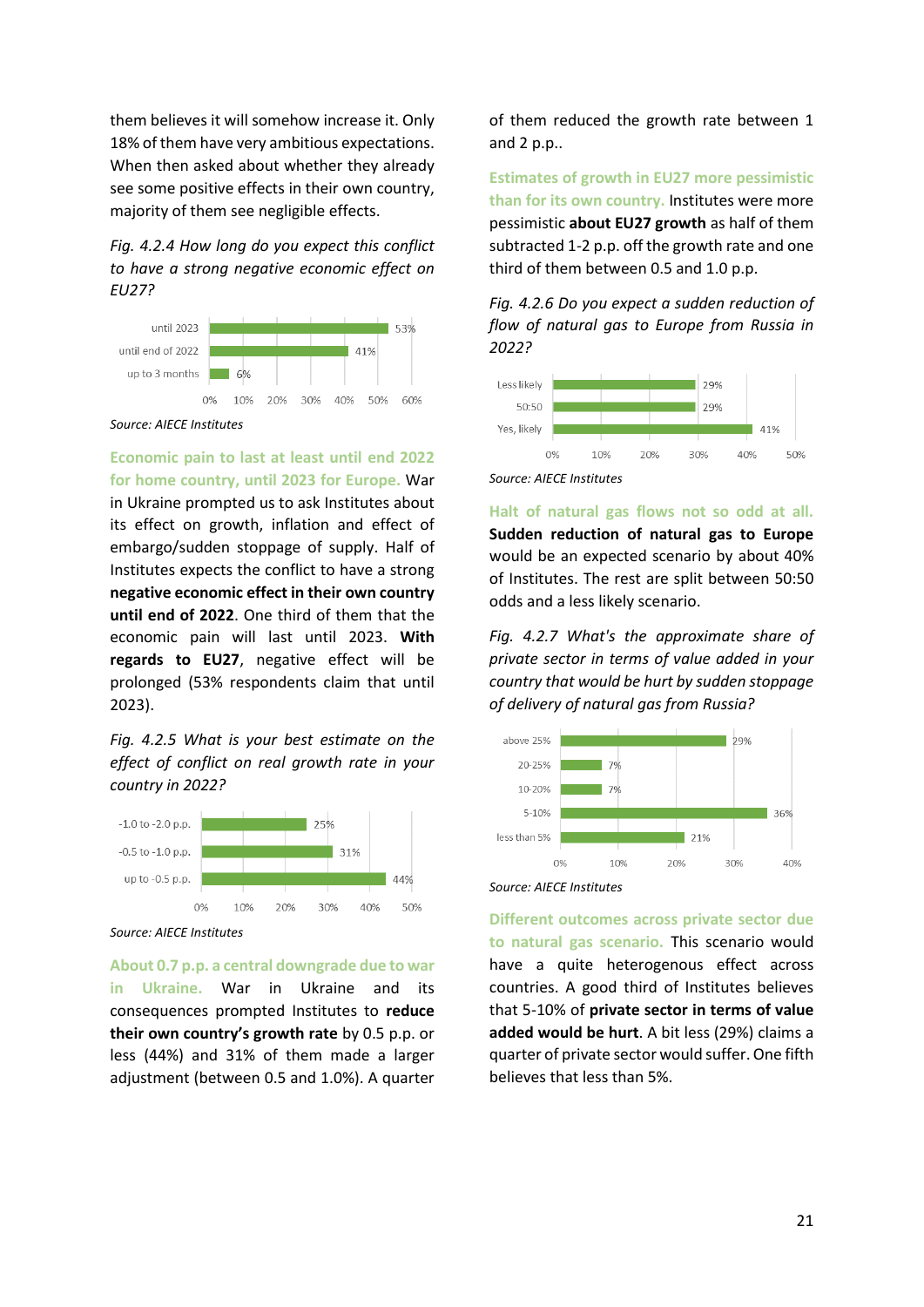<span id="page-24-0"></span>**Questions for discussion**

- 1. Is it warranted that Institutes put so little weight on COVID pandemics next waves as a risk to the outlook? Does not the current situation in China prompt experts to reconsider the negative effects on Europe in autumn?
- 2. Due to expansionary fiscal policy and high savings, households/employees are not yet feeling the pinch of rising food and energy prices. Is it possible these changes when the positive effect of stimulus fades away? Is this possible a time when unions gather power for mass movements and try to enter the agendas of established political parties across Europe?
- 3. Do you expect some limits on consumption of oil derivatives in autumn/winter 2022 as in 70s due to embargo?
- 4. Do you expect the prolongation of life of thermal and nuclear plants in Europe is already properly accounted on general energy markets?
- 5. Will removal of restrictiveness measures in China add pressure on global energy prices (especially crude oil and LNG)?
- 6. Are Ukrainian refugees adding to the potential labour force in countries that accepted a majority of them?